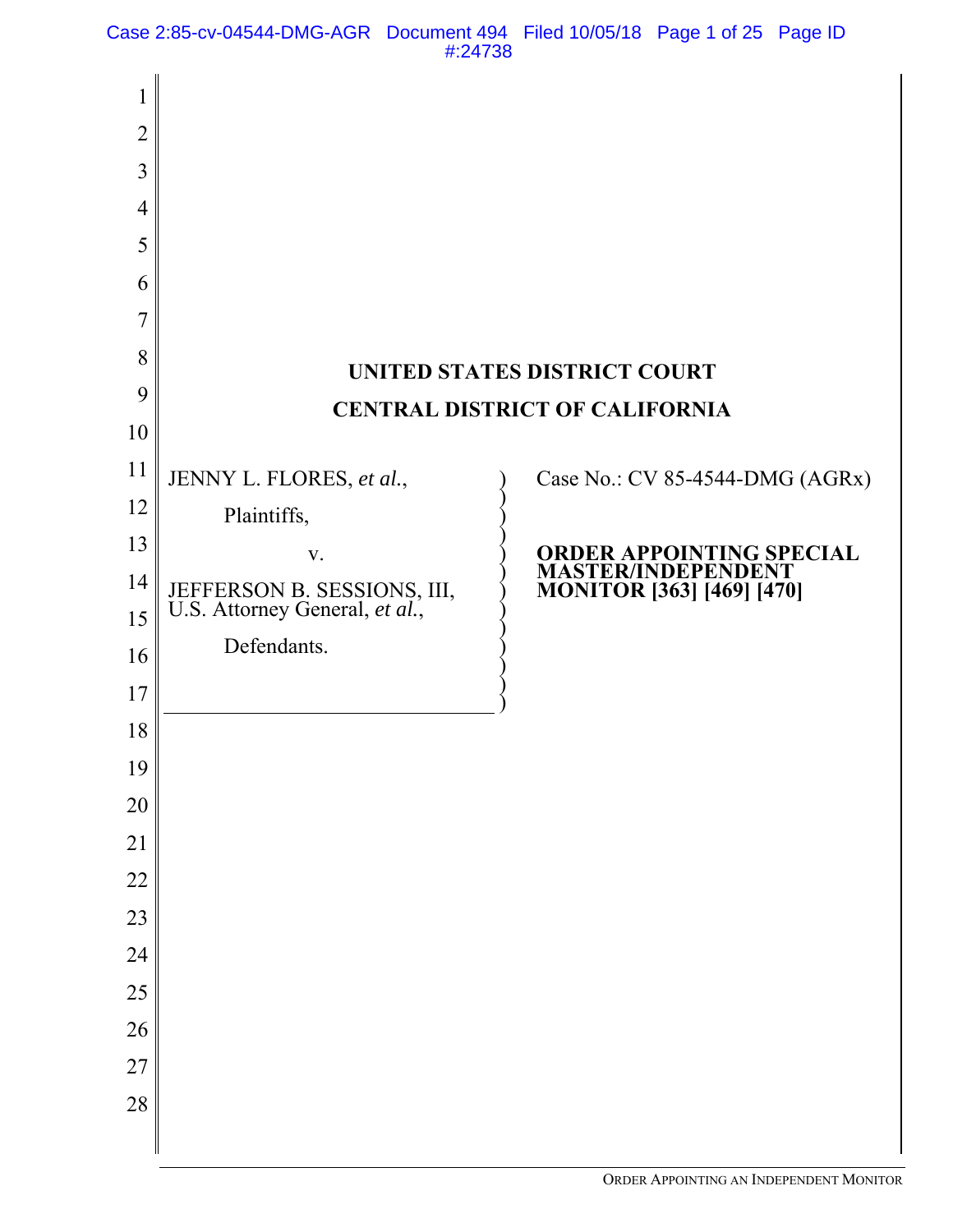| 1  |                                                                |
|----|----------------------------------------------------------------|
| 2  | <b>TABLE OF CONTENTS</b>                                       |
| 3  | THE SPECIAL MASTER/INDEPENDENT MONITOR 3<br>A.                 |
| 4  | 1.                                                             |
| 5  | 2.                                                             |
| 6  | 3.                                                             |
| 7  | 4.                                                             |
| 8  | 5.                                                             |
| 9  | 6.                                                             |
| 10 | <b>B.</b>                                                      |
| 11 | 1.                                                             |
| 12 | 2.                                                             |
| 13 | Contracts with Service Providers and Licenses 15<br>3.         |
| 14 | 4.                                                             |
| 15 | 5.                                                             |
| 16 | 6.                                                             |
| 17 | 7.                                                             |
| 18 | SUPPORT AND COMPENSATION FOR THE MONITOR 17<br>$\mathcal{C}$ . |
| 19 | 1.                                                             |
| 20 | 2.                                                             |
| 21 |                                                                |
| 22 | 1.                                                             |
| 23 | 2.                                                             |
| 24 | 3.                                                             |
| 25 | MISCELLANEOUS PROVISIONS; RETENTION OF<br>Е.                   |
| 26 |                                                                |
| 27 | 1.                                                             |
| 28 | 2.                                                             |
|    | $\mathbf{i}$                                                   |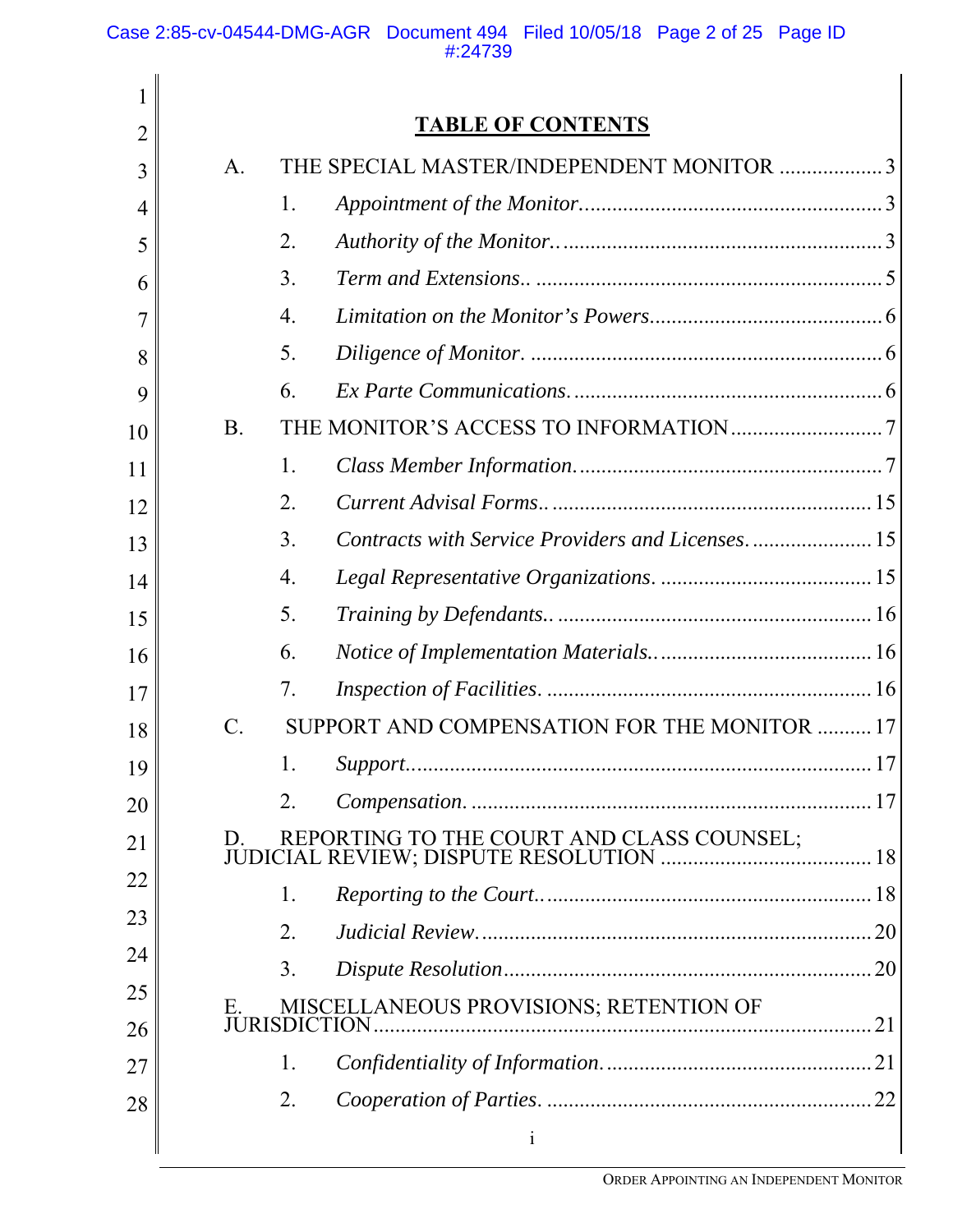| Case 2:85-cv-04544-DMG-AGR Document 494 Filed 10/05/18 Page 3 of 25 Page ID |         |  |  |
|-----------------------------------------------------------------------------|---------|--|--|
|                                                                             | #:24740 |  |  |

|                | 3. | 22 |
|----------------|----|----|
| $\mathbf{1}$   | 4. |    |
| $\overline{2}$ |    |    |
| $\overline{3}$ |    |    |
| $\overline{4}$ |    |    |
| 5              |    |    |
| 6              |    |    |
| $\overline{7}$ |    |    |
| $8\,$          |    |    |
| 9              |    |    |
| $10\,$         |    |    |
| $11$           |    |    |
| 12             |    |    |
| 13             |    |    |
| 14             |    |    |
| 15             |    |    |
| 16             |    |    |
| $17$           |    |    |
| $18\,$         |    |    |
| 19             |    |    |
| 20             |    |    |
| 21             |    |    |
| 22             |    |    |
| 23             |    |    |
| 24             |    |    |
| 25             |    |    |
| 26             |    |    |
| 27             |    |    |
| 28             |    |    |
|                |    |    |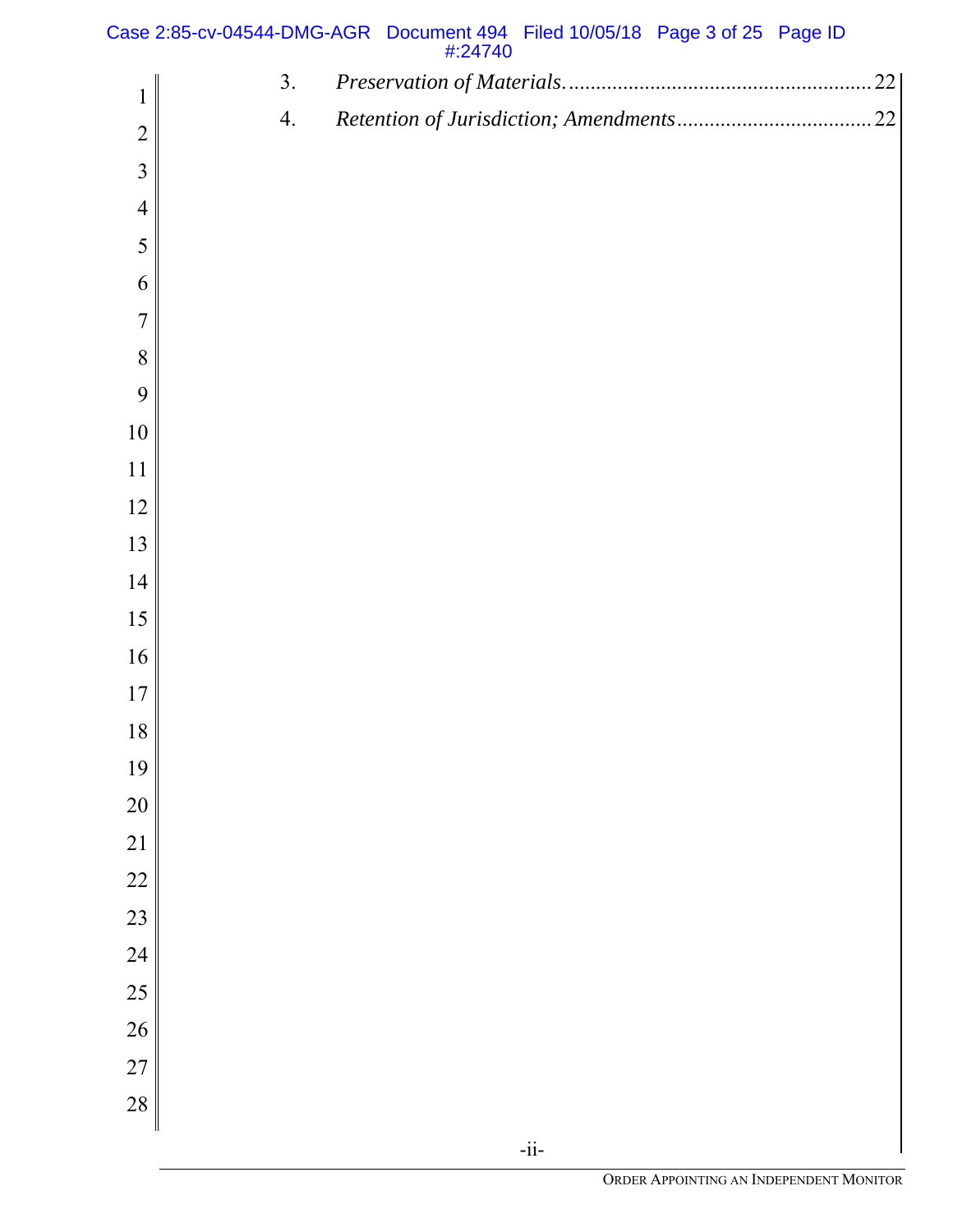## Case 2:85-cv-04544-DMG-AGR Document 494 Filed 10/05/18 Page 4 of 25 Page ID #:24741

1 2 3 4 Plaintiffs initiated this action on July 11, 1985. [Doc. # 1.] On January 28, 1997, the Court approved a class-wide settlement of this action pursuant to Federal Rule of Civil Procedure 23 ("*Flores* Agreement" or "Agreement"). [Doc. # 101 at 8–52.]

5 6 7 8 9 10 11 12 13 14 15 16 17 18 19 20 21 22 23 24 On June 27, 2017, the Court granted in part and denied in part Plaintiffs' Motion to Enforce and Appoint a Special Monitor ("June 27, 2017 Order"). [Doc. # 363.] In particular, the Court found that: (1) conditions at the U.S. Customs and Border Protection ("CBP") stations in the Rio Grande Valley sector ("RGV" sector) did not comport with Paragraph 12A of the *Flores* Agreement; (2) Defendants violated Paragraph 24D of the Agreement by failing to provide Class Members<sup>1</sup> with a list of legal services and the Notice of Right of Judicial Review; (3) Defendants violated Paragraphs 14, 18, 19, and 23 of the Agreement by failing to make and record continuous efforts to release Class Members and place them in non-secure, licensed facilities; and (4) Defendants violated Paragraphs 12A and 14 of the Agreement by failing to release Class Members without unnecessary delay and/or timely place Class Members in licensed facilities. *See id.* at 33–34. Instead of granting Plaintiffs' request to appoint an Independent Monitor at that time, the Court indicated it would appoint a Juvenile Coordinator consistent with Paragraph 28A of the *Flores* Agreement.<sup>2</sup> *Id*. at 32-33. In response to that Order, Defendants proposed the names of two individuals—Henry A. Moak, Jr. from the CBP and Deane Dougherty from Immigration and Customs Enforcement ("ICE")—to serve in the role of Juvenile Coordinator for their respective agencies. [Doc. # 368.] Thereafter, the Court

<sup>25</sup>  26  $\frac{1}{1}$ To the extent that a term is not explicitly defined in this Order, it shall have the meaning provided in the *Flores* Agreement and/or the Court's Orders enforcing that Agreement.

<sup>27</sup>  28 <sup>2</sup> The June 27, 2017 Order cited Paragraph 24A, but it was a typographical error.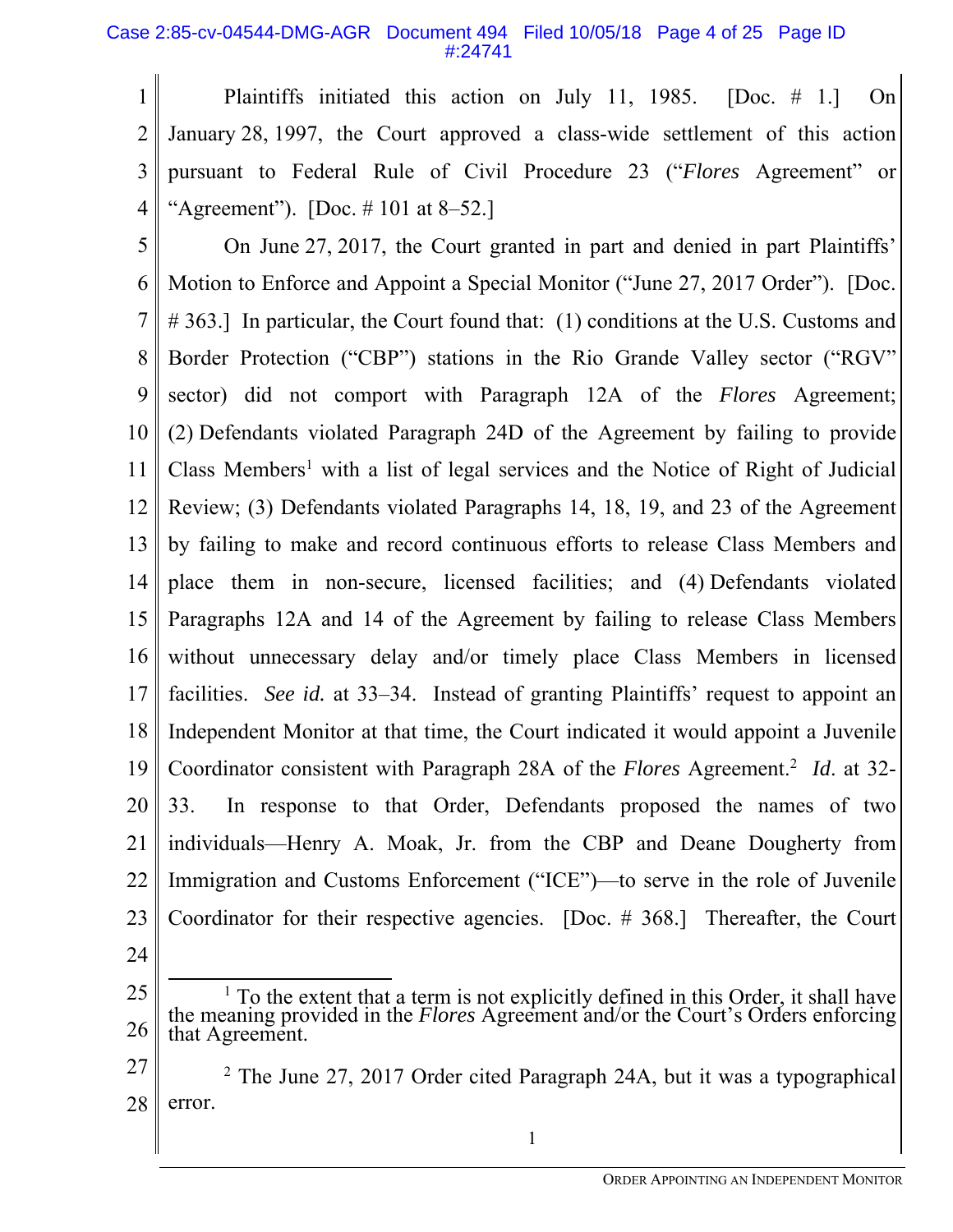## Case 2:85-cv-04544-DMG-AGR Document 494 Filed 10/05/18 Page 5 of 25 Page ID #:24742

1 2 3 4 5 6 appointed Mr. Moak and Ms. Dougherty as the Juvenile Coordinators for CBP and ICE, respectively, pursuant to Paragraph 28A of the Agreement. [Doc. # 371.] The Court stated that if it was not satisfied with the progress made within approximately one year of the appointment of the Juvenile Coordinators, it would reconsider Plaintiffs' renewed request for the appointment of an Independent Monitor. [Doc. # 363 at 32–33.]

7 8 9 10 11 On July 19, 2018, Plaintiffs submitted numerous declarations from Class Members and their relatives indicating that Defendants failed to comply with the Court's June 27, 2017 Order.<sup>3</sup> [Doc. ## 463-1 to 463-9.] On July 27, 2018, the Court held a status conference to discuss whether the Court should appoint an Independent Monitor. [Doc. # 469.]

12 13 14 15 16 17 18 19 20 21 22 23 24 25 26 On July 30, 2018, the Court found that the Office of Refugee Resettlement ("ORR") breached the *Flores* Agreement by (*inter alia*): (1) detaining certain Class Members in Shiloh Residential Treatment Center ("RTC") in violation of Paragraphs 6, 7, 8, and 19 and Exhibit 1 of the Agreement, (2) failing to timely provide a written notice of reasons for placing a Class Member in a secure facility, staff-secure facility, or RTC in violation of Paragraph 24C of the Agreement, (3) placing certain Class Members in secure facilities in violation of Paragraph 21 of the Agreement, (4) administering psychotropic medication to Class Members at Shiloh RTC in violation of Paragraphs 6 and 9 and Exhibit 1 of the Agreement, and (5) undertaking certain policies that unnecessarily delay the release of Class Members to custodians in violation of Paragraphs 14 and 18 of the Agreement ("July 30, 2018 Order"). [Doc. # 470.] On August 27, 2018, Plaintiffs' counsel in a related matter filed a declaration from a mental health specialist, wherein she attests that ORR has failed to transfer any Class Members out of Shiloh RTC or  $\overline{\phantom{a}}$ 

<sup>27</sup>   $3$  Additionally, Juvenile Coordinator Henry Moak acknowledged that CBP's custodial records sometimes do not accurately reflect Class Members' experiences in the agency's custody. [Doc. # 430-1 at 5.]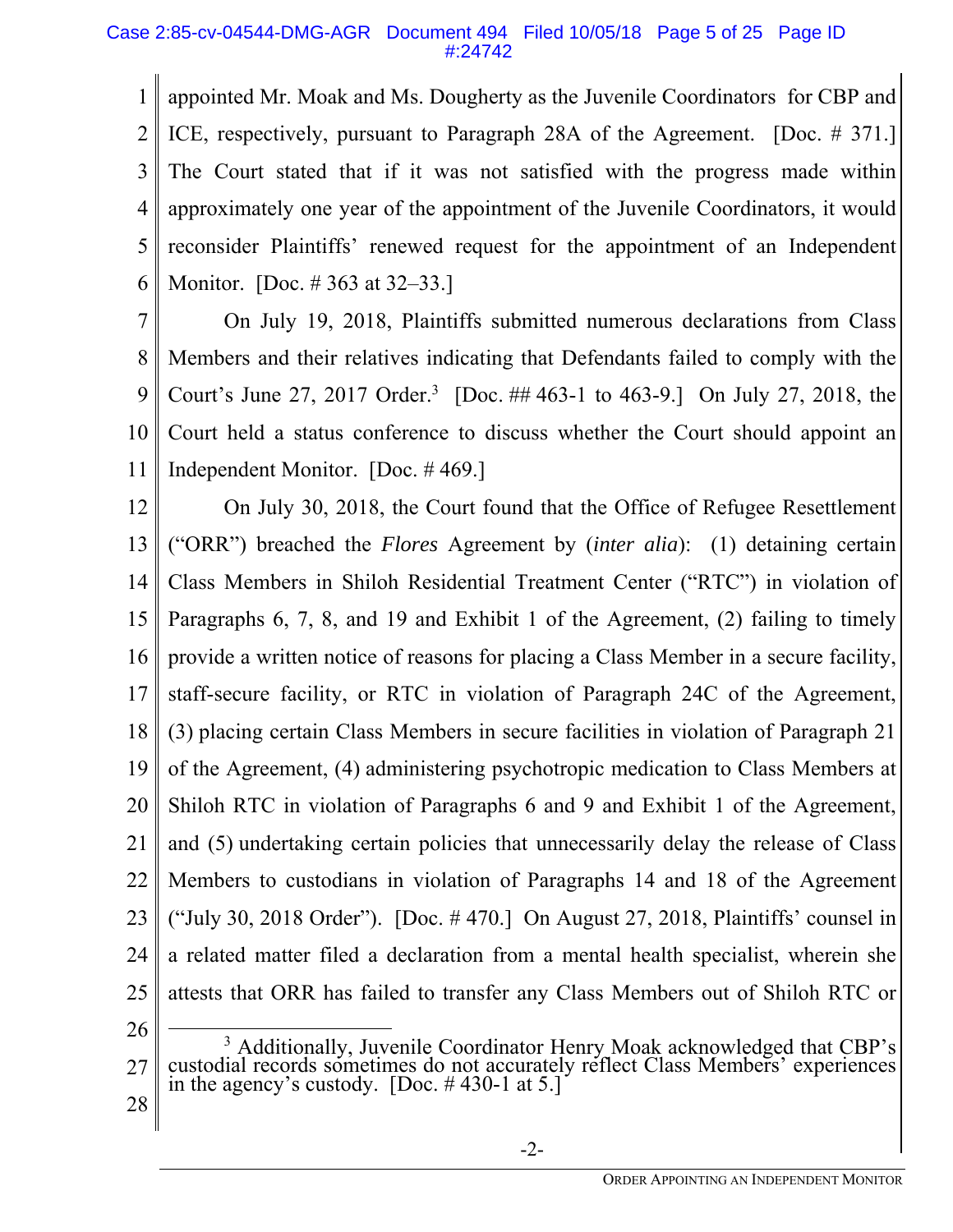## Case 2:85-cv-04544-DMG-AGR Document 494 Filed 10/05/18 Page 6 of 25 Page ID #:24743

1 2 3 modify the agency's policies regarding the administration of psychotropic medication to Class Members. *See* Cohen Decl. at ¶¶ 9–10, *Lucas R., et al. v. Alex Azar, et al.*, No. CV 18-5741 (C.D. Cal.) [Doc. # 64-1].

4 5 6 7 8 9 Because of the complexity of the *Flores* Agreement, the Court's findings of non-compliance, and ongoing disputes between the parties relating to the implementation of the *Flores* Agreement, the Court finds that the appointment of a Special Master and Independent Monitor is warranted. *See* Fed. R. Civ. P. 53(a); *Hook v. State of Ariz.*, 120 F.3d 921, 926 (9th Cir. 1997); *United States v. Suquamish Indian Tribe*, 901 F.2d 772, 774–75 (9th Cir. 1990).

#### 10 **A. THE SPECIAL MASTER/INDEPENDENT MONITOR**

11 12 1. *Appointment of the Monitor.* The Court hereby appoints **Andrea Sheridan Ordin** as the Special Master/Independent Monitor ("the Monitor").

13 14 2. *Authority of the Monitor.* The Monitor shall have the authority to perform the following tasks, subject to the oversight of this Court:

- 15 16 17 a. Monitor compliance with the Court's June 27, 2017 and July 30, 2018 Orders, and other Court orders issued during the Term ("the Court's Orders");
- 18 19 20 b. Meet with the Parties and their counsel and receive and/or hear evidence and legal arguments on issues pertaining to compliance with the Court's Orders;
- 21 22 23 c. Make findings of fact and prepare formal Reports and Recommendations to the Court regarding achievement of the goals of monitoring and substantial compliance with the Court's Orders;
- 24 25 26 d. Conduct such investigation, interviews, and site visits as are necessary to achieve the goals of monitoring or aid in the preparation of Reports and Recommendations;

#### 27 28 e. Hire and retain others, including but not limited to independent experts, specialists, associate attorneys, law clerks, paralegals, and/or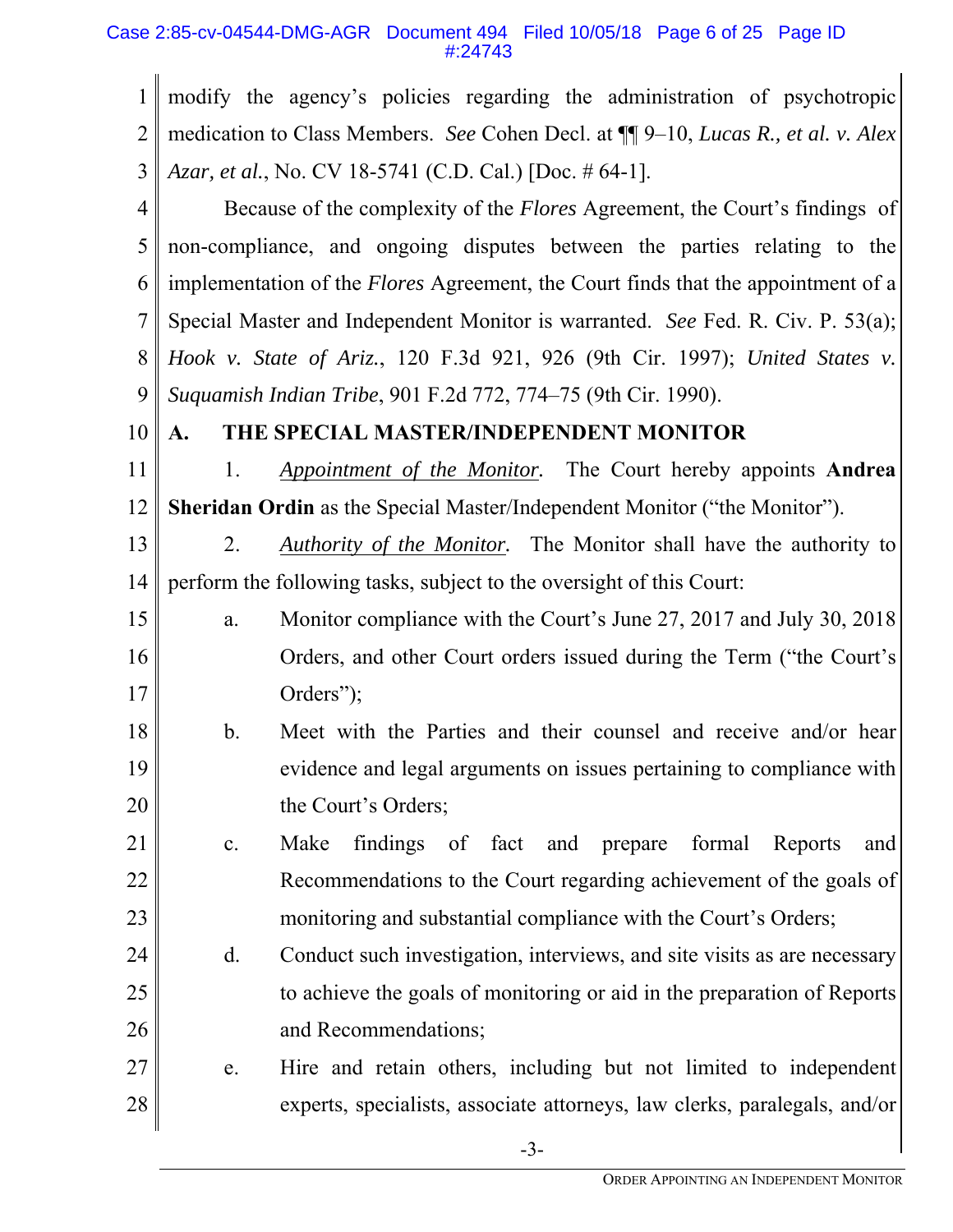## Case 2:85-cv-04544-DMG-AGR Document 494 Filed 10/05/18 Page 7 of 25 Page ID #:24744

- 1 2 interpreters (collectively "aides"), to assist the Monitor in the performance of her duties;
- 3 4 5 f. Direct the Parties to produce such information or documents as the Monitor deems relevant to achieve the goals of monitoring or to prepare Reports and Recommendations;
- 6 7 g. Resolve such disputes as may arise between the Parties regarding the implementation of the Court's Orders, including this Order;
- 8 9 10 h. Preside over and facilitate mediations and/or settlement negotiations between the Parties as to any issues pertaining to the implementation of the Court's Orders; and
- 11 12 i. Advise and update the Court on the status of Defendants' compliance with the Court's Orders.

13 14 15 16 17 18 19 20 While the Monitor shall have broad discretion regarding how to exercise her authority, her responsibilities shall focus initially on monitoring compliance with the June 27, 2017 and July 30, 2018 Orders, recommending measures to cure any violations thereof, and mediating disputes relating to Defendants' compliance or non-compliance with those Orders. Pursuant to the July 27, 2018 Order [Doc. # 469], the Monitor shall also have the authority to review the declarations filed by the Parties regarding conditions at Defendants' facilities and recommend remedial action, if necessary.

21 22 23 24 25 26 27 28 During the course of her monitoring duties, if the Monitor discovers potential breaches of the *Flores* Agreement that are beyond the scope of the June 27, 2017, July 27, 2018, or July 30, 2018 Orders, she shall bring them to the Court's and the Parties' attention. The Court, in its discretion, may authorize the Monitor to investigate the potential breaches, request briefing from the Parties thereon, hold hearings or mediation relating thereto, and issue a Report and Recommendation thereon to the Court if the matter cannot be resolved through mediation. The Monitor shall have the authority to gather information and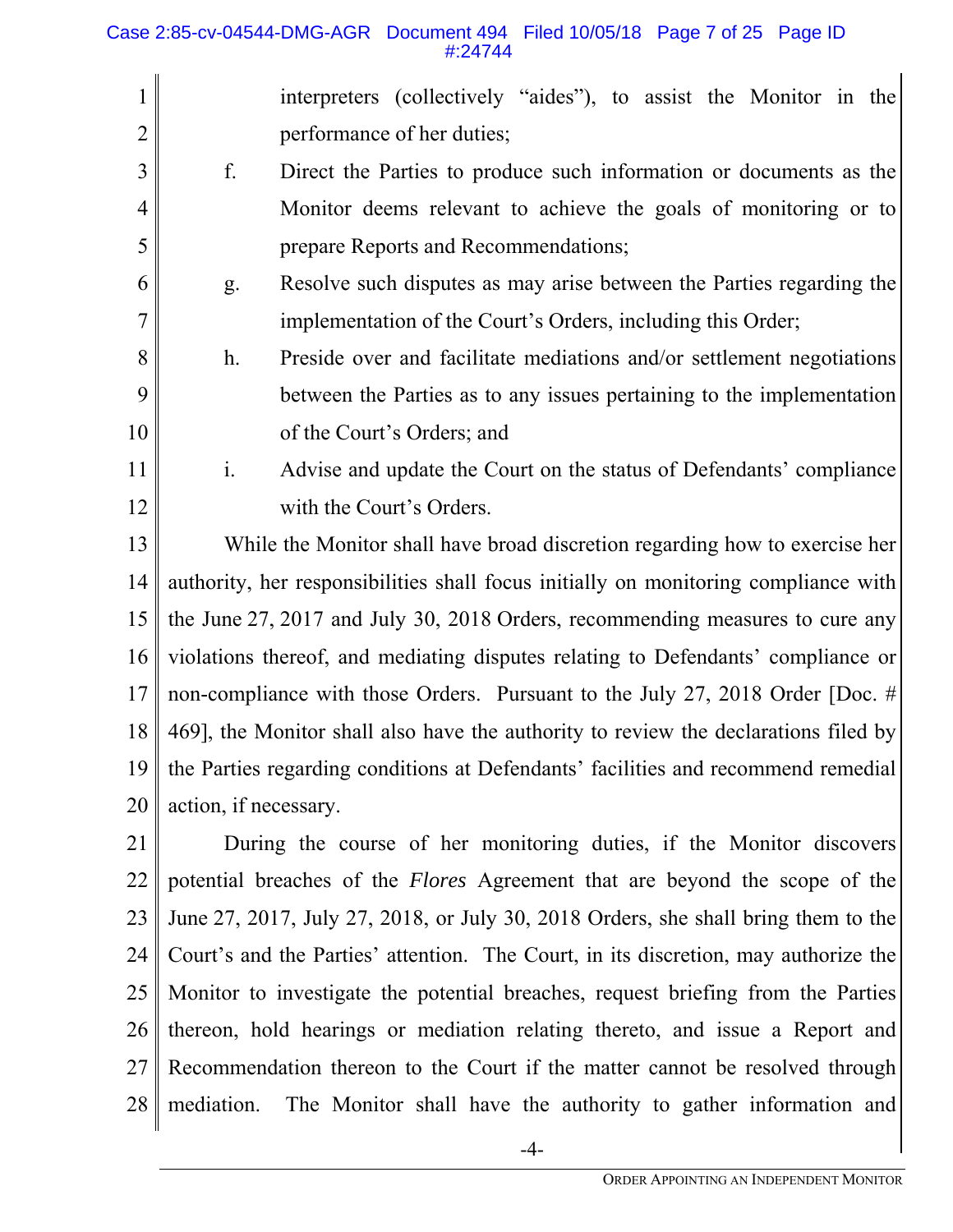#### Case 2:85-cv-04544-DMG-AGR Document 494 Filed 10/05/18 Page 8 of 25 Page ID #:24745

1 2 3 4 5 6 7 8 9 10 documentation in furtherance of the monitoring function, as identified herein. The Monitor shall have the duties, powers, and responsibilities detailed in this Order; *provided* that if to accomplish her duties, the Monitor must undertake necessary measures not specifically referred to herein or seek modifications to this Order due to unforeseen circumstances, the Monitor is authorized to do so, as long as she has informed the Court and the Parties of the nature of, and need for, such measures or modifications, and received the Court's written approval. Should the Monitor determine that such measures or modifications are necessary, the Parties shall receive notice and an opportunity to comment or object (or to submit a stipulation and proposed order) before the Court approves such measures.

11 12 13 14 15 16 17 18 19 20 21 22 23 3. *Term and Extensions*. The Court appoints the Monitor for a term of 12 months ("Initial Term") commencing on October 17, 2018 (the "Effective Date"). The Initial Term may be extended ("Extended Term")<sup>4</sup> if, at least four (4) weeks before the expiration of the Initial Term, any of the Parties and/or the Monitor file with the Court a Notice requesting an extension of the Monitor's term for an additional term based on specific and ongoing concerns regarding Defendants' compliance with the June 27, 2017 and/or July 30, 2018 Orders, or other Orders that the Court may issue within the Term. The Notice shall identify an appropriate extension of time in order to ensure that the goals of the monitoring are met.<sup>5</sup> The Parties shall have the right to respond to any such Notice filed by the Monitor within 10 days after the Notice's filing. Opposing Parties and the Monitor shall have the right to respond to any such Notice filed by a Party within 10 days after the Notice's filing. The Parties and/or the Monitor may apply for additional

<sup>25</sup>   $\frac{1}{4}$ <sup>4</sup> The Initial Term, together with any Extended Terms, shall collectively be referred to as "the Term."

<sup>26</sup>  27 28 <sup>5</sup> The goals of the monitoring include ensuring Defendants' ongoing substantial compliance with the June 27, 2017 and July 30, 2018 Orders, and that such substantial compliance will continue without the presence of the M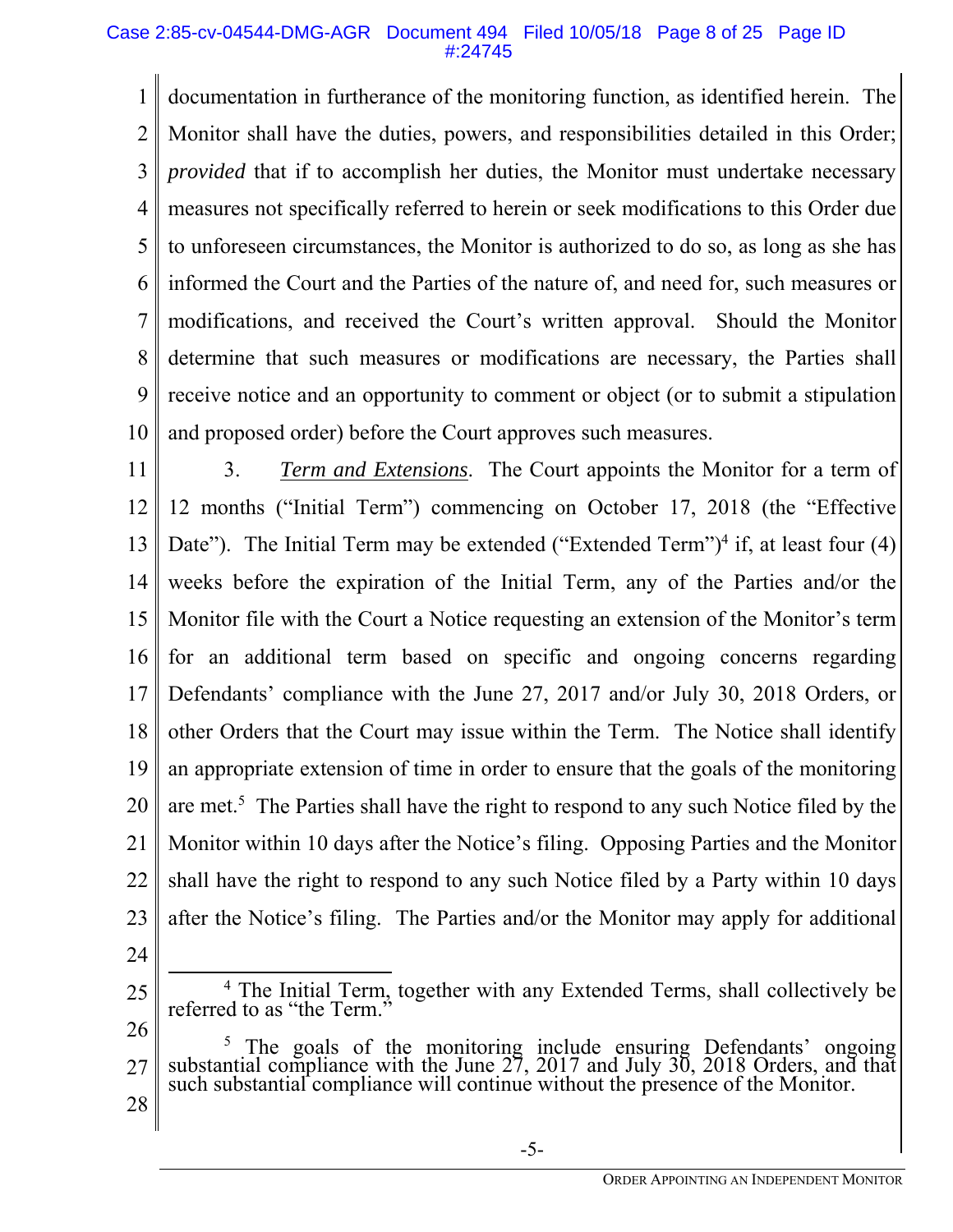## Case 2:85-cv-04544-DMG-AGR Document 494 Filed 10/05/18 Page 9 of 25 Page ID #:24746

1 2 3 4 5 extensions under the same standard by filing a Notice requesting an extension no later than four (4) weeks before the end of any Extended Term. Absent a showing of serious, specific, and ongoing concerns by the Parties and/or the Monitor, the presumptive end of the Term shall be no later than 36 months after the Effective Date.

6 7 8 9 10 4. *Limitation on the Monitor's Powers.* The Monitor may not issue any orders or impose any sanctions, but may recommend to the Court various orders pertaining to the goals of monitoring, including any contempt sanction, provided that the Parties are given notice and an opportunity to respond. The Monitor shall have no authority to intervene in or direct Defendants' activities.

11 12 5. *Diligence of Monitor*. The Monitor is directed to proceed with all reasonable diligence to carry out the duties assigned by the Court.

13 14 6. *Ex Parte Communications*. The Monitor shall be permitted to engage in *ex parte* communications under the following circumstances:

- 15 16 17 18 a. *The Court***.** The Monitor shall be permitted to confer *ex parte* with the Court regarding any issue arising under or relating to this Order. All such communications shall be privileged and shall not be subject to discovery.
- 19 20 21 22 23 24 25 b. *The Parties.* The Monitor shall be allowed to engage in *ex parte* communications with the Parties' counsel who have been designated as the "primary contacts," Defendants' "points of contact," and the Juvenile Coordinators relating to the performance of her duties. Prior to the Effective Date, each side shall designate its primary contact and notify the Monitor of that person's contact information.
- 26 27 28 c. *Class Members or their Representatives*. The Monitor shall be allowed to speak with Class Members or their Representatives. The Parties shall meet and confer with the Monitor regarding a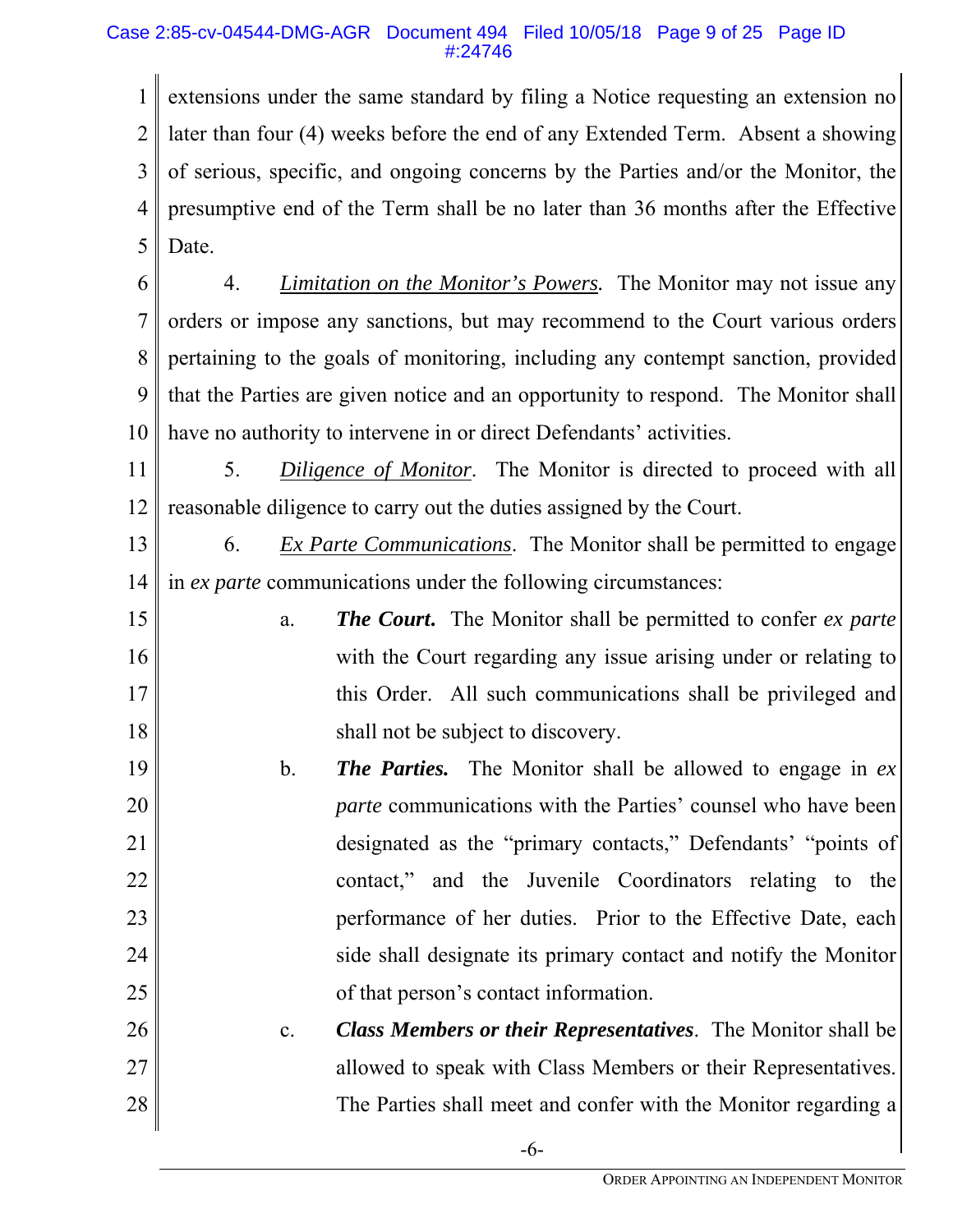1

2

3

4

5

6

Detention Facility Notice which shall be disseminated to all detention centers where Class Members may reside and which will include email contact information for the Monitor in the event a Class Member or his or her parent or Representative<sup>6</sup> wishes to report a problem with compliance with the Court's Orders.

7 8 9 10 11 12 13 d. *Notice of Ex Parte Communications.* For all *ex parte* communications of a substantive nature during the applicable Reporting Period (as defined *infra* in note 7), except those with the Court, the Juvenile Coordinators, and the Parties' primary contacts, the Monitor shall provide a list of the parties involved and the date of the *ex parte* communication in the Monitor's Reports and Recommendations to the Court.

#### 14 **B. THE MONITOR'S ACCESS TO INFORMATION**

15 16 17 18 1. *Class Member Information*. The Monitor's authority to gather information and documentation in furtherance of the monitoring function includes the following non-exhaustive methods of obtaining information regarding Class Members:

19 20 21 22 23 24 25 26 a. *Interviews.* The Monitor may from time to time interview any individual (including Defendants' employees, agents, contractors, and subcontractors, and the agents or employees of such contractors or subcontractors) she believes possesses information relevant to Defendants' compliance with the Court's Orders, including: (i) any individuals responsible for implementing or issuing policies concerning the *Flores*

27 28 **EXECUTE:**<br><sup>6</sup> Representatives include attorneys and representatives who represent Class Members and are accredited by the Board of Immigration Appeals.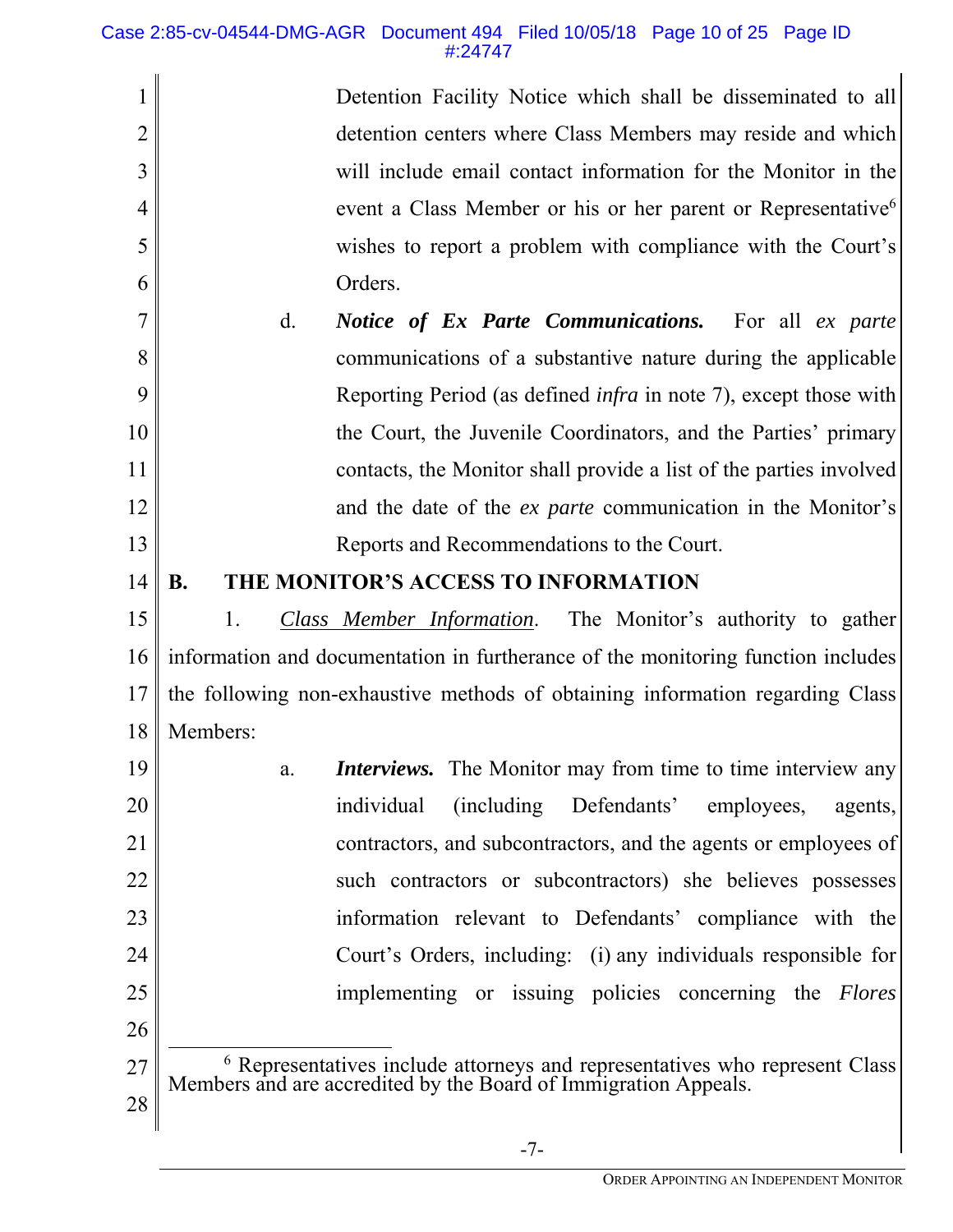#### Case 2:85-cv-04544-DMG-AGR Document 494 Filed 10/05/18 Page 11 of 25 Page ID #:24748

1

2

3

4

5

6

7

8

9

10

11

12

13

14

15

16

17

18

19

20

21

22

23

24

25

26

27

28

Agreement; (ii) any individuals acting in any supervisory capacity over individuals implementing the *Flores* Agreement, including individuals responsible for training or supervising, ICE officers, ORR personnel, or detention facility officials; (iii) any Representatives of Class Members; and (iv) any former or current Class Member or former or current Class Member's relatives or accompanying adults (provided that the interviewee, or her or his Representative, does not object to such an interview). Defendants shall provide the Monitor a point of contact or points of contact from CBP, ICE, the U.S. Citizenship and Immigration Service, the Executive Office of Immigration Review, and ORR, along with contact information for Defendants' employees, agents, contractors, and subcontractors who are involved in implementing the *Flores* Agreement. The Monitor may from time to time confer with those points of contact. If requested, Defendants shall provide suitable facilities and arrangements for the conduct of such interviews under conditions satisfactory to the Monitor. The Monitor may, in her discretion, invite the Parties' primary contacts to attend such interviews.

b. *Requests for Documents.* From time to time, the Monitor may serve requests for any non-privileged information or documents, or class of documents, created, received or maintained by Defendants or their employees, agents, contractors, or subcontractors that is directly relevant to a determination of compliance with the Court's Orders. The Monitor must provide Defendants with a Notice reasonably describing the documents sought and the reason for such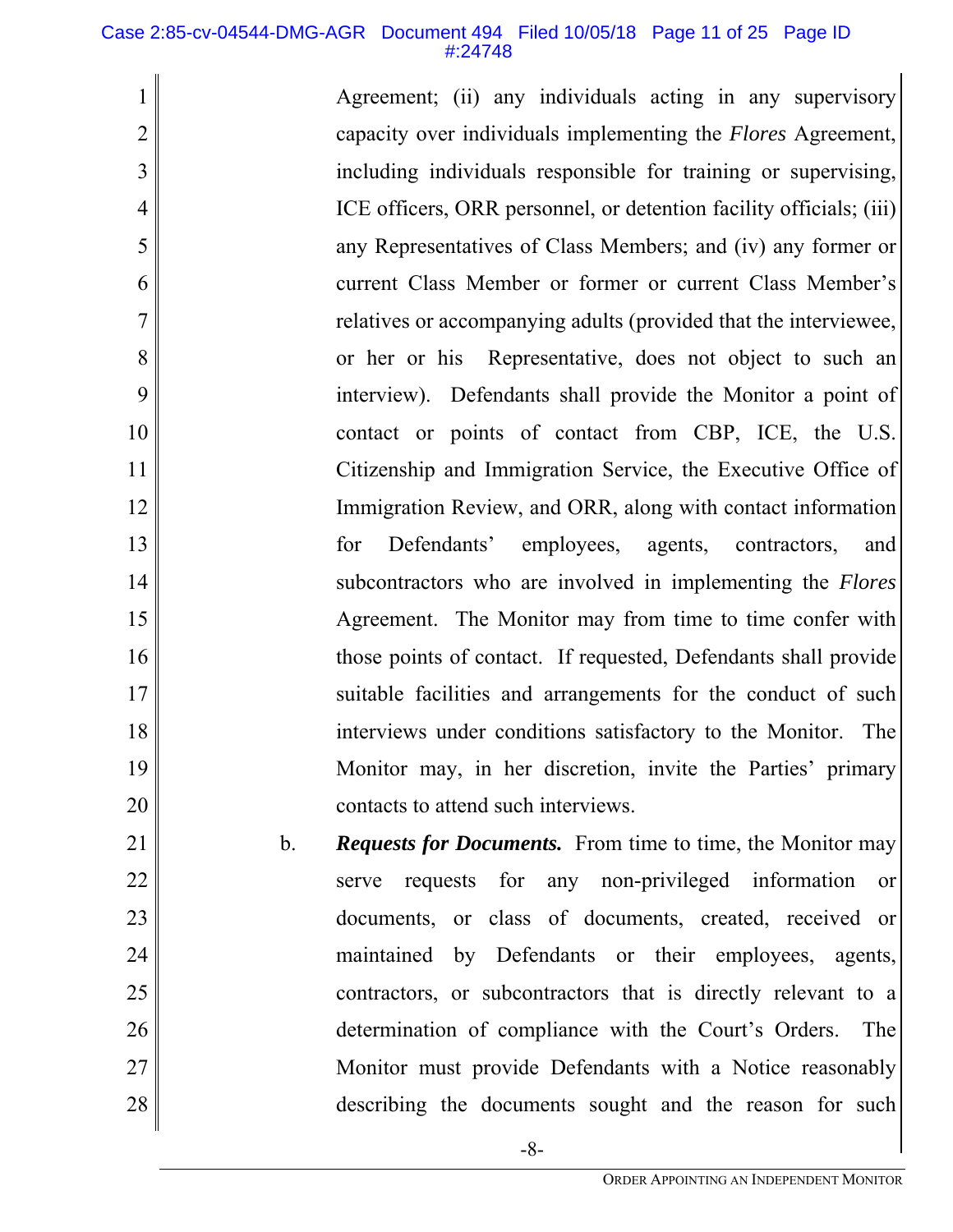#### Case 2:85-cv-04544-DMG-AGR Document 494 Filed 10/05/18 Page 12 of 25 Page ID #:24749

1

2

3

4

5

6

7

8

9

10

11

12

13

14

15

16

17

18

19

20

21

22

23

24

25

26

27

28

requests, and shall make reasonable efforts to ensure that the requests are in accordance with Federal Rule of Civil Procedure 26(b). Any such Notice shall be filed on the docket. The Monitor shall consider the burden such requests for information or documentation will cause Defendants. Defendants shall provide the documents sought unless the documents are not relevant to any issue arising from their compliance with the Court's Orders. Any dispute regarding such a request shall be heard in the first instance by Hon. Alicia G. Rosenberg, United States Magistrate Judge. Class Counsel shall have a right to participate in any proceedings regarding disputed requests for documents. Any dispute between the Parties shall be presented to Judge Rosenberg in a joint stipulation in conformity with Local Rule 37 and this Court's Orders, including this Order.

- c. *Class Member Statistics.* The Monitor may, in her discretion, request information from Defendants, including but not limited to information stored in Defendants' e3 Detention Module ("e3DM") relating to Class Members' conditions of confinement in the RGV sector, as well as the following database information for all Class Members:
- i. **Identifying Information and Detention History**: (i) Full name, (ii) alien  $\#$ , (iii) date of birth, (iv) country of birth, (v) name and alien # of accompanying relative (if any), (vi) date and location of apprehension, (vii) dates, locations, and reasons for all transfers of Class Members, (viii) if the Class Member was not released under Paragraph 14 of the Agreement or placed pursuant to Paragraphs 12A(3) and/or 19 of the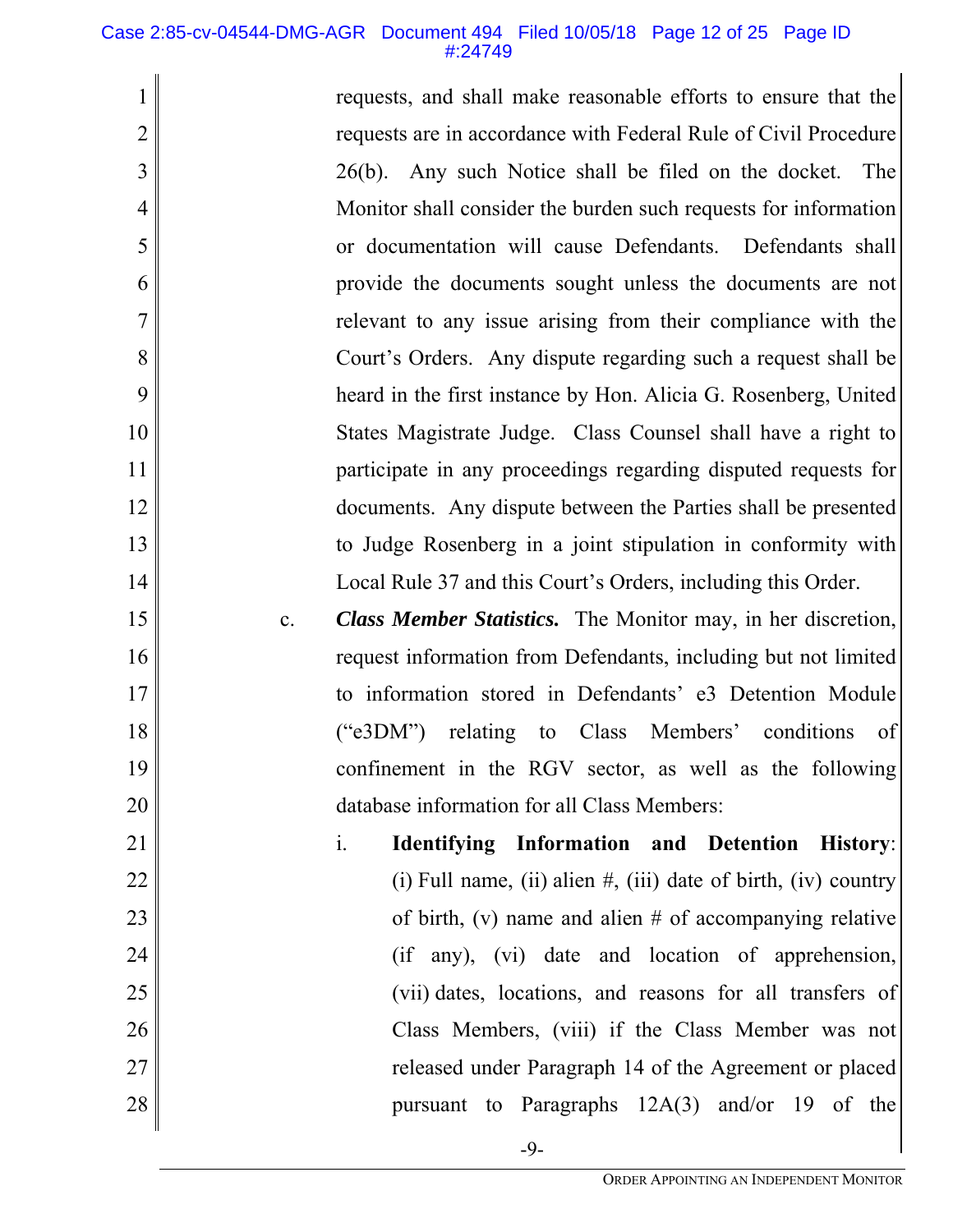1

2

3

4

5

6

7

8

9

10

11

12

13

14

15

16

17

18

19

20

21

22

23

24

25

26

27

28

Agreement within 20 days of apprehension, the reason why the Class Member was not released under Paragraph 14 of the Agreement or placed under Paragraph 12A(3) and/or 19 of the Agreement, (ix) if the Class Member was not released pursuant to Paragraph 14 of the *Flores* Agreement, the date on which the Class Member was placed in one of Defendants' facilities and the name and location of the facility, (x) whether a licensed psychologist or psychiatrist has determined that the Class Member poses a risk of harm to self or others and, if so, the date on which this determination was made, the identity of the psychologist or psychiatrist who made that determination, and the basis for that determination, (xi) if the Class Member is detained at Shiloh RTC and is being administered any psychotropic medication, then (a) the name of the prescribed medication(s), (b) the dosage of those medication(s), (c) the identities and qualifications of the individual(s) prescribing them, (d) the basis for diagnosis, (e) whether, on which date(s), and from whom ORR has obtained informed written consent in accordance with 26 Texas Administrative Code sections 748.2001 and 748.2253 for the administration of the psychotropic medication(s), (f) whether and, if so, on which date(s) ORR obtained a court order in accordance with Texas law authorizing the administration of the psychotropic medication(s), and (g) whether the psychotropic medication(s) was/were administered because of an "emergency" as that term is defined in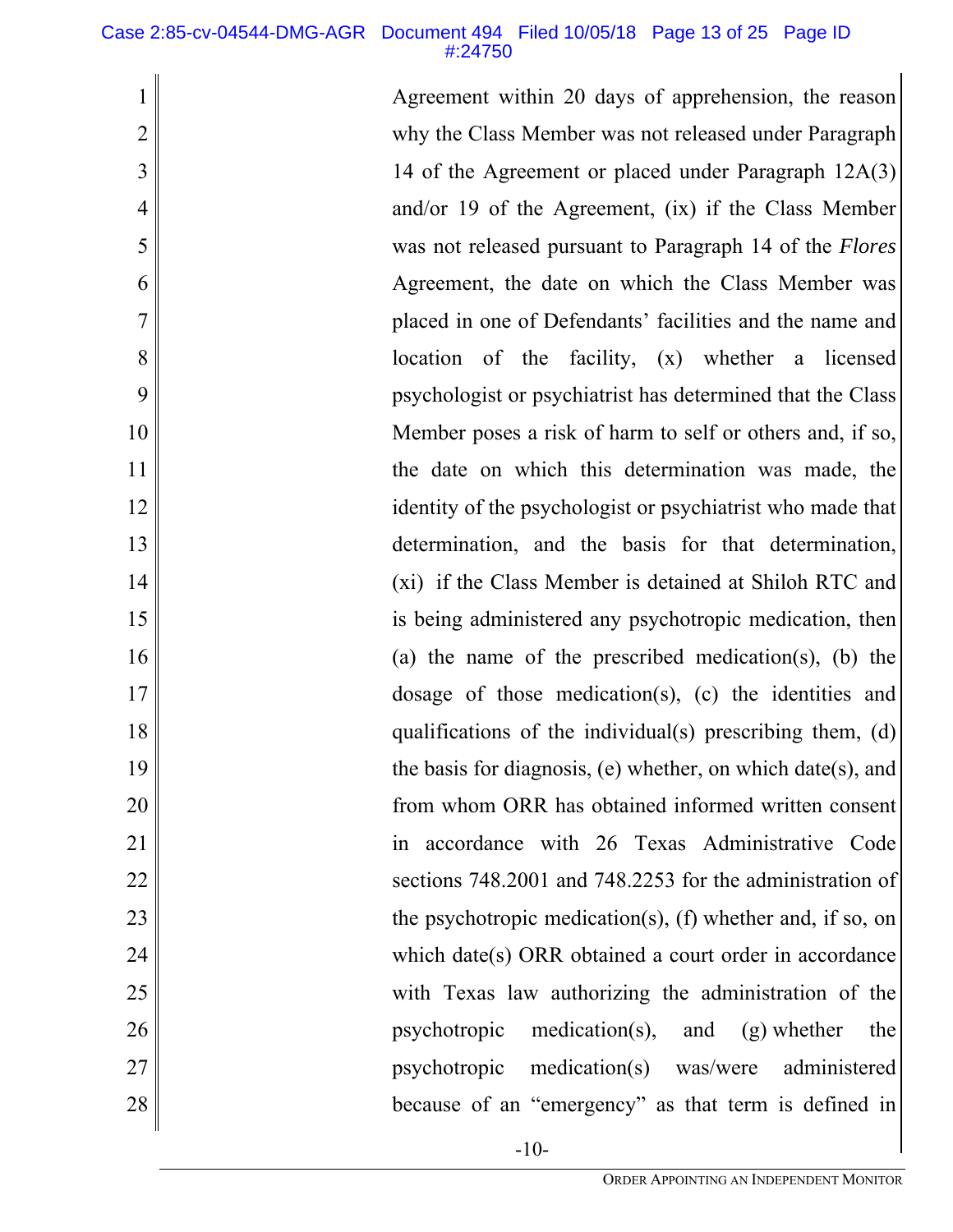1

2

3

4

5

22

23

24

25

26

27

28

Texas Family Code section 266.009 and 26 Texas Administrative Code section 748.2257 and, if so, the basis for that determination, the date(s) on which it was made, and the identity and qualifications of the individual(s) making it;

- 6 7 8 9 10 11 12 13 14 15 16 17 18 19 20 21 ii. **Information Regarding CBP Detention**: (i) The number of hours the Class Member spent in a CBP facility following arrest, (ii) the size of CBP cells where the Class Member was detained and the largest number of detainees held in the cell while the Class Member was detained therein, (iii) the content and number of meals and drinks provided to the Class Member while in CBP custody, (iv) whether the Class Member was provided with toiletries and towels while in CBP custody, (v) temperature recordings taken while the Class Member was detained, (vi) whether the Class Member was provided with a blanket and mat or mattress to sleep on if held overnight in a CBP facility, and (vii) whether the Class Member was provided with a notice of her or his rights as required by Paragraphs 12A and 24D of the Agreement;
	- iii. **Continuous Efforts at Release Pursuant to Paragraph 14 of the Agreement:** (i) The dates on which the option for release was explained by Defendants' employees to Class Members or their accompanying parents, the names of the officers who provided the information, the location where the information was provided, and the dates on which the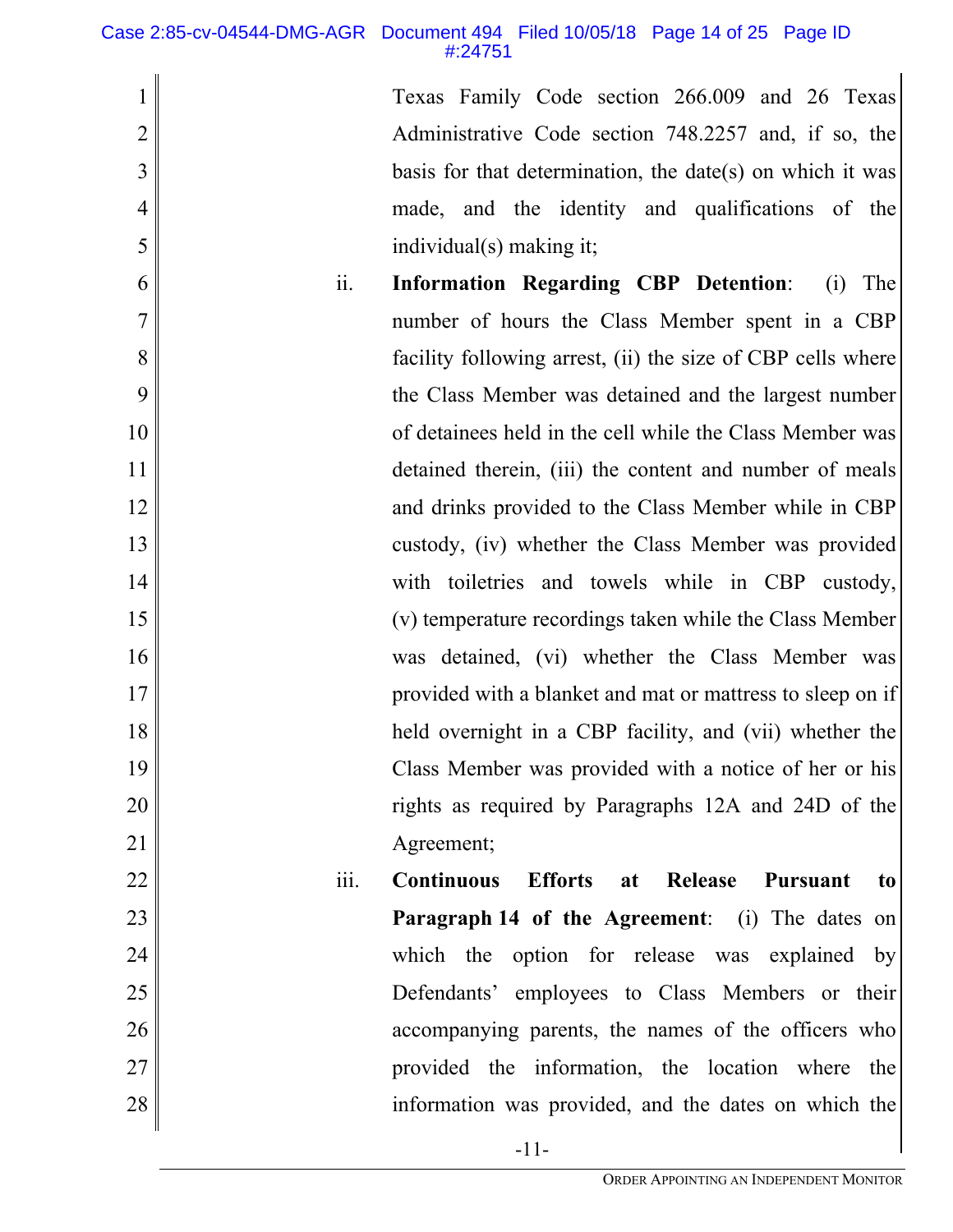information was provided, (ii) the dates on which a Class Member's parent opted her or his Class Member child out of the release provisions of the Agreement, (iii) the dates on which efforts were made and recorded by Defendants' employees to release the Class Member pursuant to Paragraph 14 of the Settlement, and the names, titles, and locations of the person(s) who made such efforts, (iv) identities of relatives, friends or licensed group homes contacted for release or placement of the Class Member under Paragraph 14, and the dates of such contacts, and names, titles, and locations of Defendants' employees who made the contacts, and (v) the results of efforts aimed at release of the Class Member pursuant to Paragraph 14 of the Settlement;

iv. **Continuous Efforts at Placement Pursuant to Paragraph 19 of the Agreement:** (i) The dates and nature of efforts made and recorded that are aimed at the placement of the Class Member pursuant to Paragraph 19 of the Agreement, (ii) the name and location of licensed group homes contacted for placement of the Class Member under Paragraph 19 of the Agreement, and the names, titles, and locations of the person(s) who made such contacts, and (iii) the results of efforts aimed at the placement of the Class Member pursuant to Paragraph 19 of the Agreement, including the dates and locations of placements of the Class Member under Paragraph 19 of the Agreement;

28

27

1

2

3

4

5

6

7

8

9

10

11

12

13

14

15

16

17

18

19

20

21

22

23

24

25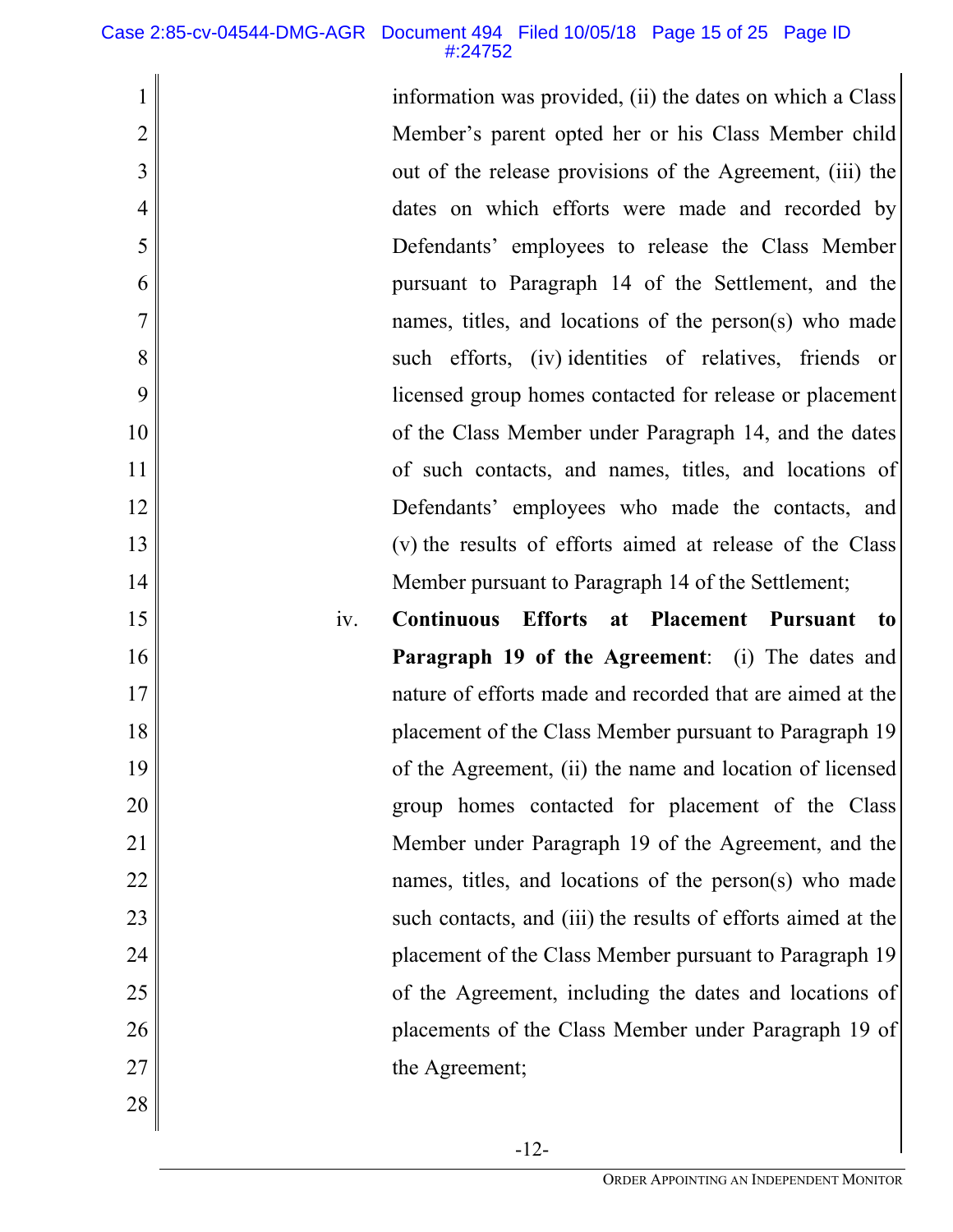Case 2:85-cv-04544-DMG-AGR Document 494 Filed 10/05/18 Page 16 of 25 Page ID #:24753

- 1 2 3 4 5 6 7 8 9 10 11 12 13 14 15 16 17 18 19 20 21 22 23 24 25 26 27 v. **Placement of Class Members in Secure Facilities Under Paragraph 21 of the Agreement**: (i) The dates on which a Class Member was held in or transferred to a State or county juvenile detention facility or a secure detention facility or contracted facility (collectively "secure facilities"), (ii) the reasons why the Class Member was transferred to a secure facility, (iii) the names of the facilities to which the Class Member was transferred, (iv) the reasons why the Class Member was not transferred out of that facility pursuant to the July 30, 2018 Order, and (v) the date on which the Class Member was released (if no longer detained) or transferred to a non-secure placement; vi. **Provision of Notices of Rights**: (i) The dates on which Class Members were provided with a notice of their rights pursuant to Paragraph 12A of the Agreement, including the names, titles, and locations of Defendants' employees who provided the notice of rights, (ii) the dates on which Class Members were provided with written notices of the reasons under Paragraph 24C of the Agreement for housing the minor in a detention facility, medium security facility, secure facility, staff-secure facility, or RTC, (iii) dates on which, pursuant to Paragraph 24D of the Agreement, Class Members were provided (a) an INS Form I-770, (b) an explanation of the right of judicial review as set out in Exhibit 6 to the Agreement, and (c) the list of free legal services available
- 28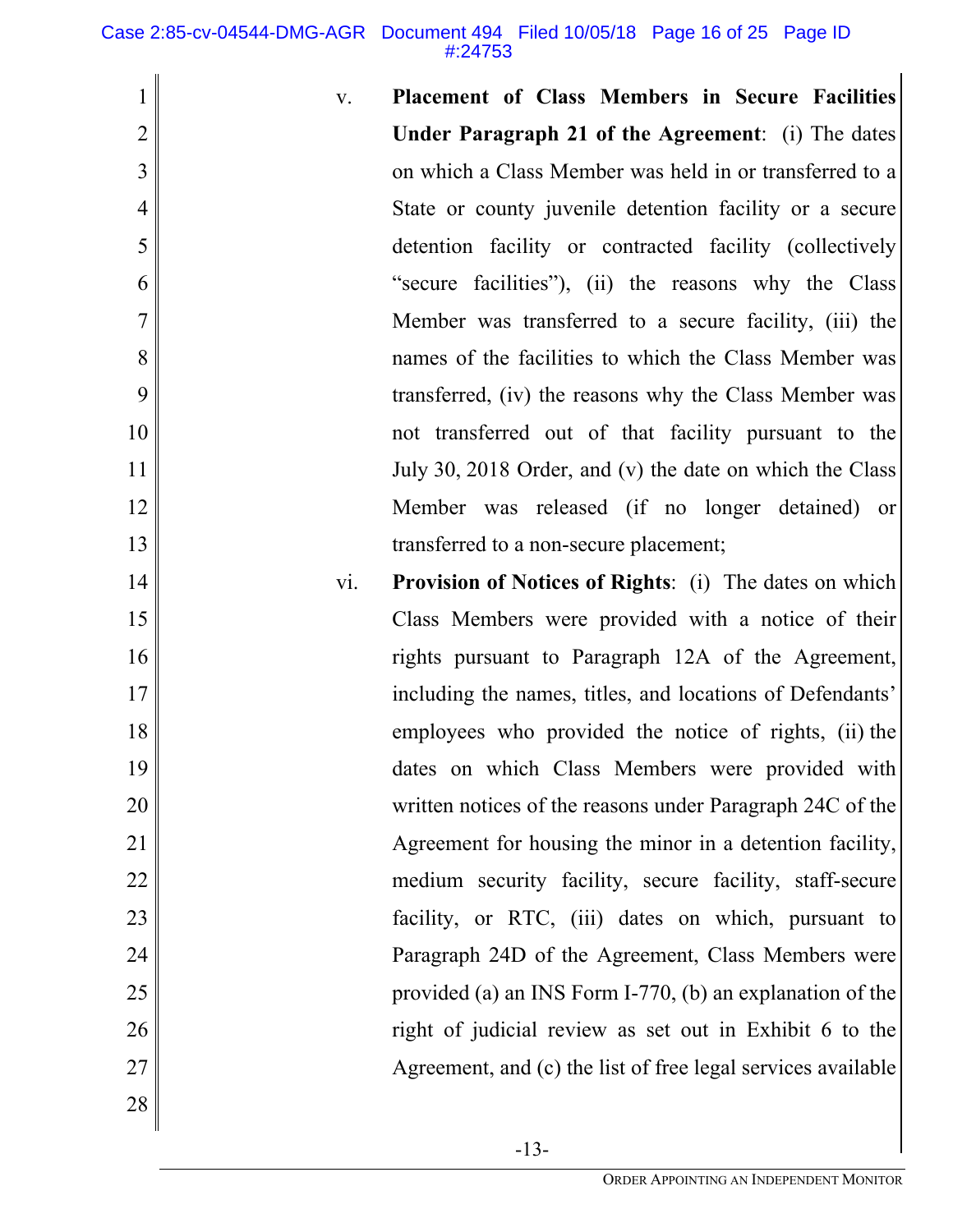Case 2:85-cv-04544-DMG-AGR Document 494 Filed 10/05/18 Page 17 of 25 Page ID #:24754

|                | in the district pursuant to Defendants' regulations (unless        |
|----------------|--------------------------------------------------------------------|
| $\overline{2}$ | previously given to the Class Member);                             |
| 3              | Released Class Member Statistics: For each Class<br>vii.           |
| 4              | Member who has been released from detention, in                    |
| 5              | addition to the information mentioned above: (i) the date          |
| 6              | of release, (ii) the number of days in detention prior to          |
| 7              | release, (iii) the location of release, (iv) the name,             |
| 8              | relationship, telephone number, and address of the person          |
| 9              | or licensed group home to whom the minor was released              |
| 10             | and (if applicable) that person's relationship to the minor,       |
| 11             | (v) whether the Class Member was re-detained, (vi) the             |
| 12             | date of re-detention, (vii) the location of re-detention, and      |
| 13             | (viii) the reason for the re-detention; and                        |
| 14             | viii.<br><b>Compliance with Paragraph 28A of the Agreement:</b>    |
| 15             | Documents showing that pursuant to Paragraph 28A of                |
| 16             | the Agreement, one or more of Defendants' designated               |
| 17             | officials have maintained an up-to-date record of all              |
| 18             | minors who remain in Defendants' custody for longer                |
| 19             | than 72 hours.                                                     |
| 20             | <b>Data Concerning Emergencies or Influxes.</b> On a monthly<br>d. |
| 21             | basis commencing with the Effective Date, Defendants shall         |
| 22             | provide the Monitor with statistics (in the form of a searchable   |
| 23             | electronic file such as an Excel file) on (i) the number and       |
| 24             | location by CBP station of Class Members in the RGV sector         |
| 25             | who presented themselves for admission or were apprehended,        |
| 26             | (ii) the numbers of Class Members identified in (i) who were       |
| 27             | either placed in expedited removal or were issued Notices to       |
| 28             | Appear ("NTAs") in regular removal proceedings, (iii) the          |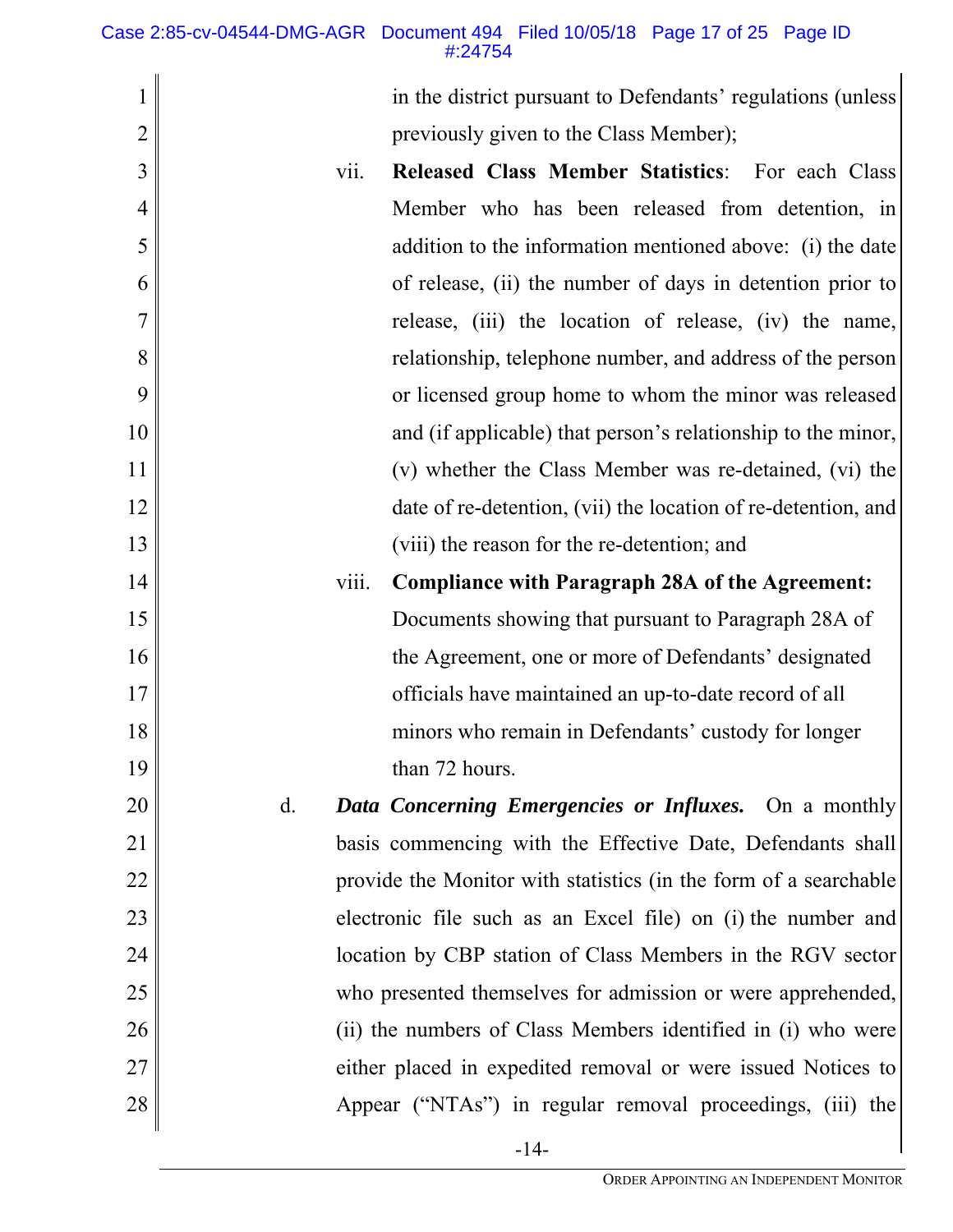#### Case 2:85-cv-04544-DMG-AGR Document 494 Filed 10/05/18 Page 18 of 25 Page ID #:24755

number of Class Members identified in (ii) who were released or placed pursuant to Paragraphs 14 or 19 of the Agreement before being transferred to ICE custody because they were issued NTAs, and (iv) the number of CBP agents assigned to the stations where the apprehensions identified in (i) took place. On a monthly basis commencing with the Effective Date, Defendants shall provide the Monitor with reports regarding emergencies described in Paragraph 12B of the Agreement, including the nature of and response to the emergency.

10 11 12 13 2. *Current Advisal Forms*. By the Effective Date, Defendants shall provide the Monitor with all forms advising Class Members of their rights that are used at Defendants' facilities. Throughout the Term, Defendants shall promptly provide to the Monitor updated forms if they are changed in any way.

14

1

2

3

4

5

6

7

8

9

15 16 17 18 19 20 21 22 23 24 3. *Contracts with Service Providers and Licenses.* By the Effective Date, Defendants shall provide the Monitor with copies of their current contract(s) with entities for the detention of Class Members and licenses issued for the operation of such entities implicated in the Court's Orders. If entities with which Defendants have contracted have in turn subcontracted with other entities to perform detention functions for Class Members, Defendants shall provide copies of current versions of those subcontracts and any licenses issued to such subcontractors. Defendants shall promptly provide updates to the Monitor if any contracts, subcontracts, or licenses mentioned in this paragraph change during the Term or if there are proposed amendments or renewals of such contracts, subcontracts, or licenses.

25 26 27 28 4. *Legal Representative Organizations*. By the Effective Date, and once every three (3) months thereafter until the expiration of the Term, Defendants shall provide the Monitor with a list of all organizations listed in their list of free legal services provided to detained Class Members or their accompanying relatives by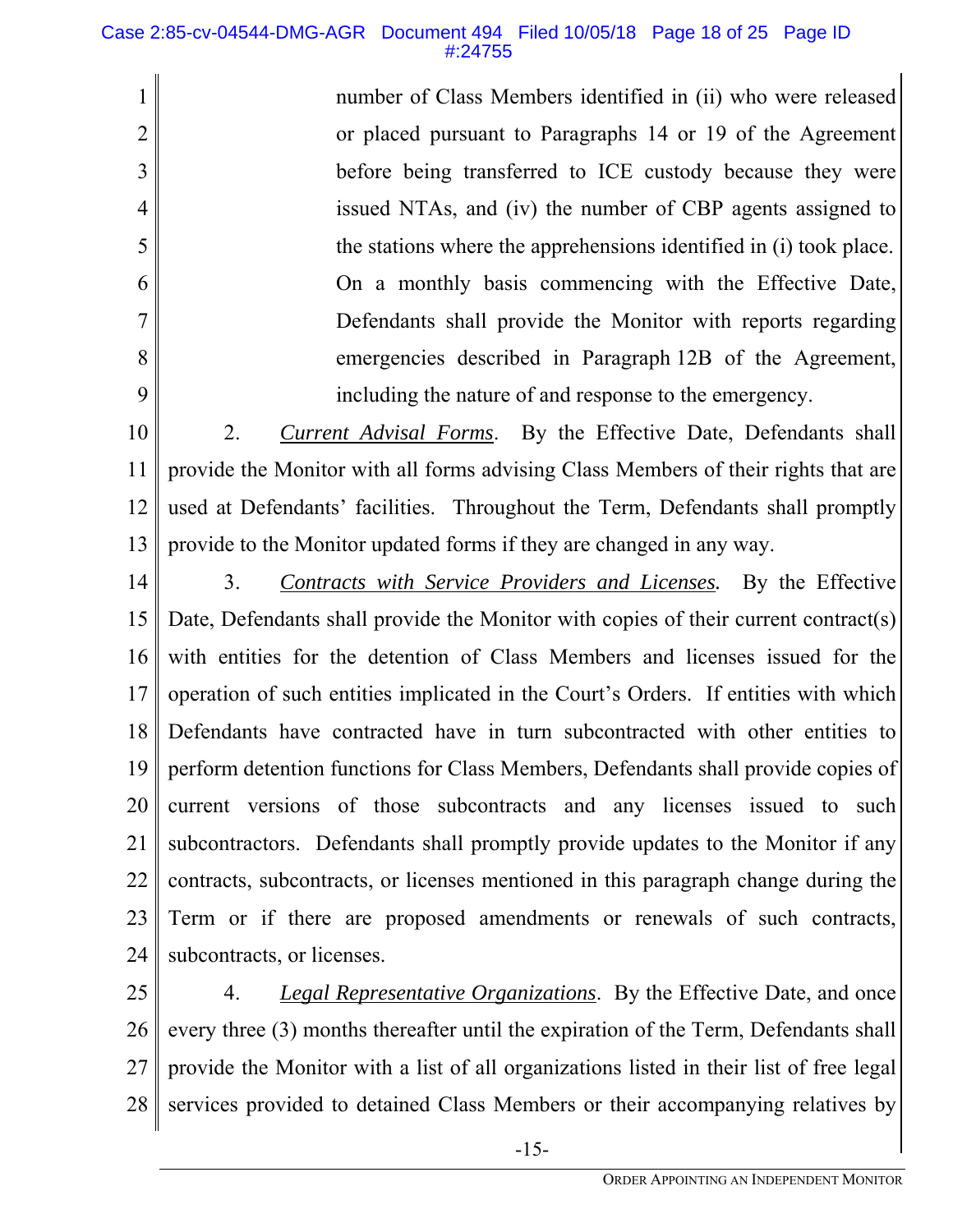#### Case 2:85-cv-04544-DMG-AGR Document 494 Filed 10/05/18 Page 19 of 25 Page ID #:24756

1 2 Defendants' officials. Defendants shall promptly provide updates if those lists change during the Term.

3 4 5 6 7 8 9 10 11 12 5. *Training by Defendants.* Defendants shall provide the Monitor with the categories of individuals trained to implement the *Flores* Agreement, including the individuals' titles and duty locations, the dates of trainings, and all final training materials bearing upon implementation of the *Flores* Agreement. The dates and locations of all such trainings shall be provided to the Monitor at least ten (10) days prior to the training dates and the Monitor may attend any such trainings. In her discretion, the Monitor may invite the parties' representatives to join her. The Monitor may also in her discretion attend formal meetings of any task force or implementing group of Defendants or their appointees, designees, contractors, or subcontractors regarding implementation of the Agreement.

13 14 15 16 17 18 19 6. *Notice of Implementation Materials.* By the Effective Date, Defendants shall provide the Monitor with any non-privileged final copies of any regulations, policy directives, manual sections, guidance, memoranda, instructions, orders, and other non-privileged implementation materials aimed at compliance with the *Flores* Agreement and the Court's Orders. Defendants shall promptly provide updates to the Monitor if any such implementation materials change at any time during the Term.

20 21 22 23 24 25 26 27 28 7. *Inspection of Facilities*. The Monitor shall have the right to conduct reasonable inspections of detention facilities implicated in the Court's Orders used by, contracted with, or acting on behalf of Defendants to hold Class Members. With or without prior notice, the Monitor shall have the right to tour and inspect Defendants' detention facilities and interview staff (including Defendants' employees), Class Members, and their accompanying relatives to assess compliance with the Court's Orders. Class Members and their accompanying relatives may elect not to be interviewed by the Monitor. Class Counsel and Defendants' counsel or designated representatives may, at the discretion of the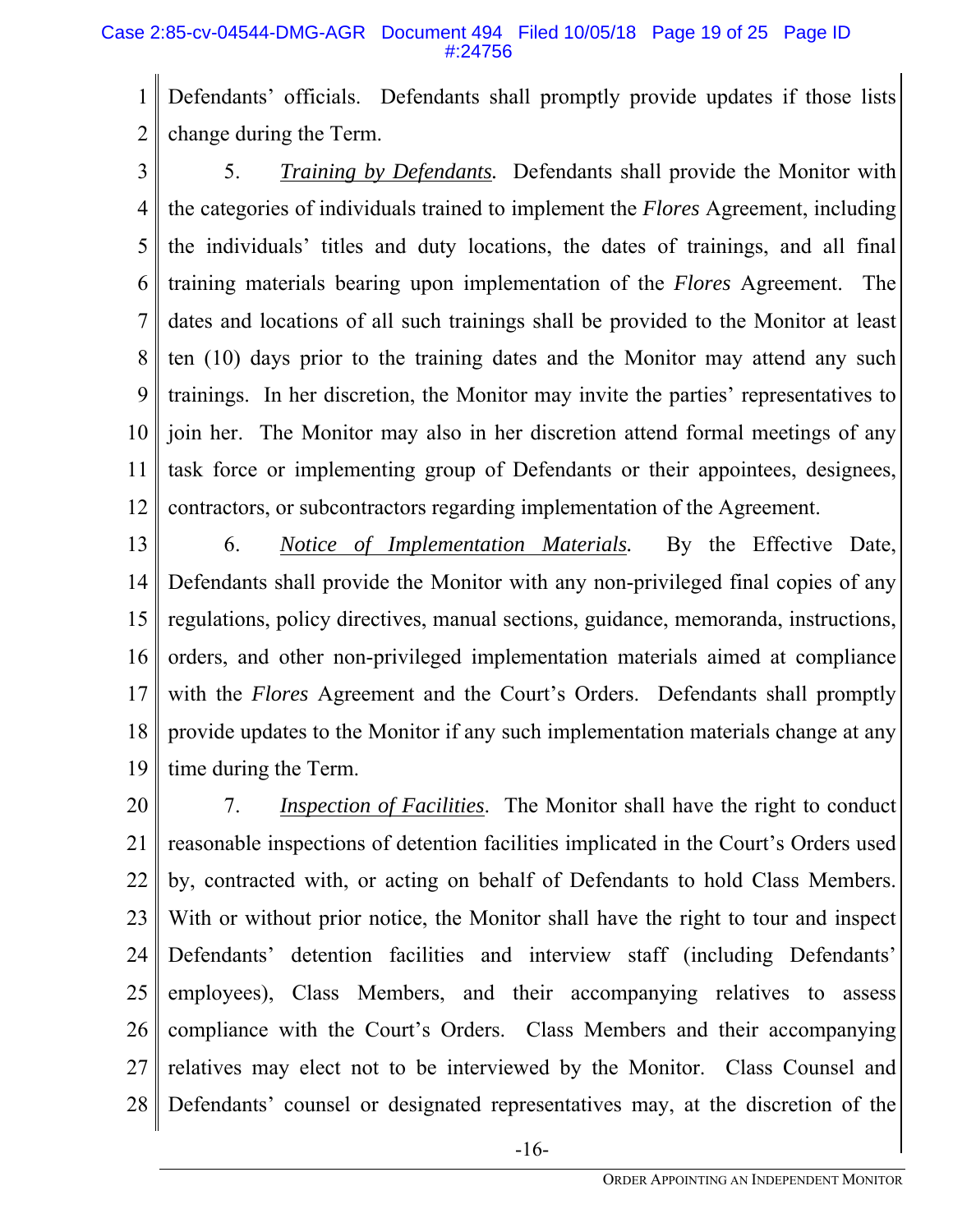#### Case 2:85-cv-04544-DMG-AGR Document 494 Filed 10/05/18 Page 20 of 25 Page ID #:24757

1 2 3 Monitor, be present during site inspections and interviews. Defendants shall designate one or more persons the Monitor may contact to promptly address any access or inspection issues that may arise during the course of a site inspection.

4

# **C. SUPPORT AND COMPENSATION FOR THE MONITOR**

5 6 7 8 9 10 11 12 1. *Support*. The Monitor may, as she deems necessary to carry out her functions, seek assistance from aides whose services the Monitor deems important to performing her duties. Prior to retaining the services of an independent expert, however, the Monitor must consult with the parties and the Court and provide an explanation of the need for such expert, and his or her qualifications. Thereafter, the Court shall make a determination of whether to authorize the retention of the expert. The parties may request background information regarding other aides to the extent necessary to conform to any statutes or regulations.

13 14 15 16 17 18 19 20 21 22 23 24 25 26 27 28 2. *Compensation*. All of the Monitor's fees, costs, and expenses, including those with respect to aides, are to be paid by Defendants. *See* Fed. R. Civ. P.  $53(g)(3)$  (providing that courts should consider several factors when allocating payment among the parties, including "the extent to which any party is more responsible than other parties for the reference to a master"). The Monitor shall be compensated at the hourly rate of \$250 during the first year of the Term, \$275 during the second year and, if necessary, \$300 during the third year. The services of the Monitor's aides shall be billed at a rate not to exceed \$125 per hour. The Monitor is entitled to reimbursement for all reasonable expenses incurred. On a monthly basis, the Monitor shall provide Defendants with a detailed record of hours billed and expenses incurred in the preceding month. If Defendants dispute a bill from the Monitor, they shall have 15 days to review and submit objections to, and/or request additional clarifying information or documentation from the Monitor, with a copy served on Class Counsel and filed with the Court. If within 30 days of presentation of the Monitor's bill, there is still a dispute, Defendants shall submit the dispute to the Court for resolution. Defendants and the Monitor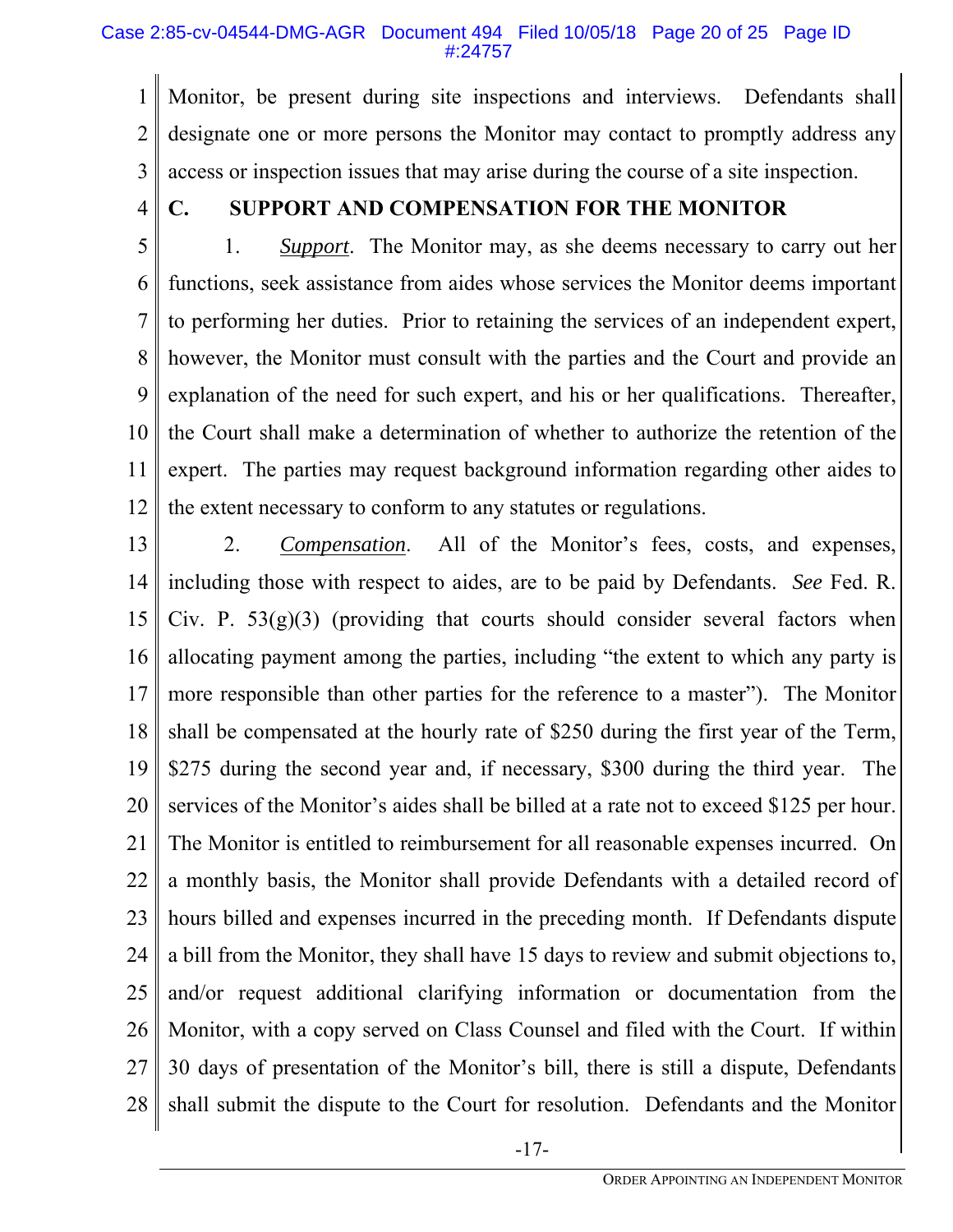#### Case 2:85-cv-04544-DMG-AGR Document 494 Filed 10/05/18 Page 21 of 25 Page ID #:24758

1 2 3 4 5 6 7 8 shall prepare a joint statement regarding the disputed payment for filing within 30 days after Defendants' receipt of the Monitor's bill. If the Monitor anticipates that her annual compensation, costs, and expenses shall exceed \$300,000 per year, she shall notify the Parties and the Court, preferably within six months after the Effective Date, and make a showing of good cause and provide an estimate of the amount she anticipates will be required for her to properly perform the duties and obligations set forth in this Order. Upon such notification, the Court shall set a schedule that will permit the Parties to submit written comment.

#### 9 10 **D. REPORTING TO THE COURT AND CLASS COUNSEL; JUDICIAL REVIEW; DISPUTE RESOLUTION**

11 12 1. *Reporting to the Court*. The Monitor shall provide regular Reports and Recommendations to the Court in the following manner:

13 14 15 16 17 18 19 20 21 22 23 24 25 26 27 28 a. Within 90 days after the Effective Date, and every 90 days thereafter through the end of the Term, the Monitor shall file on the case docket a Report and Recommendation regarding Defendants' substantial compliance with the June 27, 2017 and July 30, 2018 Orders, or other Court orders issued during the Term, as well as any recommendations for steps necessary to remedy any non-compliance. If necessary, the Monitor may seek a reasonable extension of time to file her Report and Recommendation. The Monitor's First Report and Recommendation shall also discuss Defendants' responses to the declarations Plaintiffs filed on July 19, 2018 [Doc. ## 475 to 475-7] and Plaintiffs' reply thereto [Doc. ## 481 and 481-1], and opine on the extent (if any) to which Defendants have rebutted Plaintiffs' evidence. The geographical scope of the Monitor's duties shall not be expanded in the absence of a Court Order, following a hearing on a duly noticed motion filed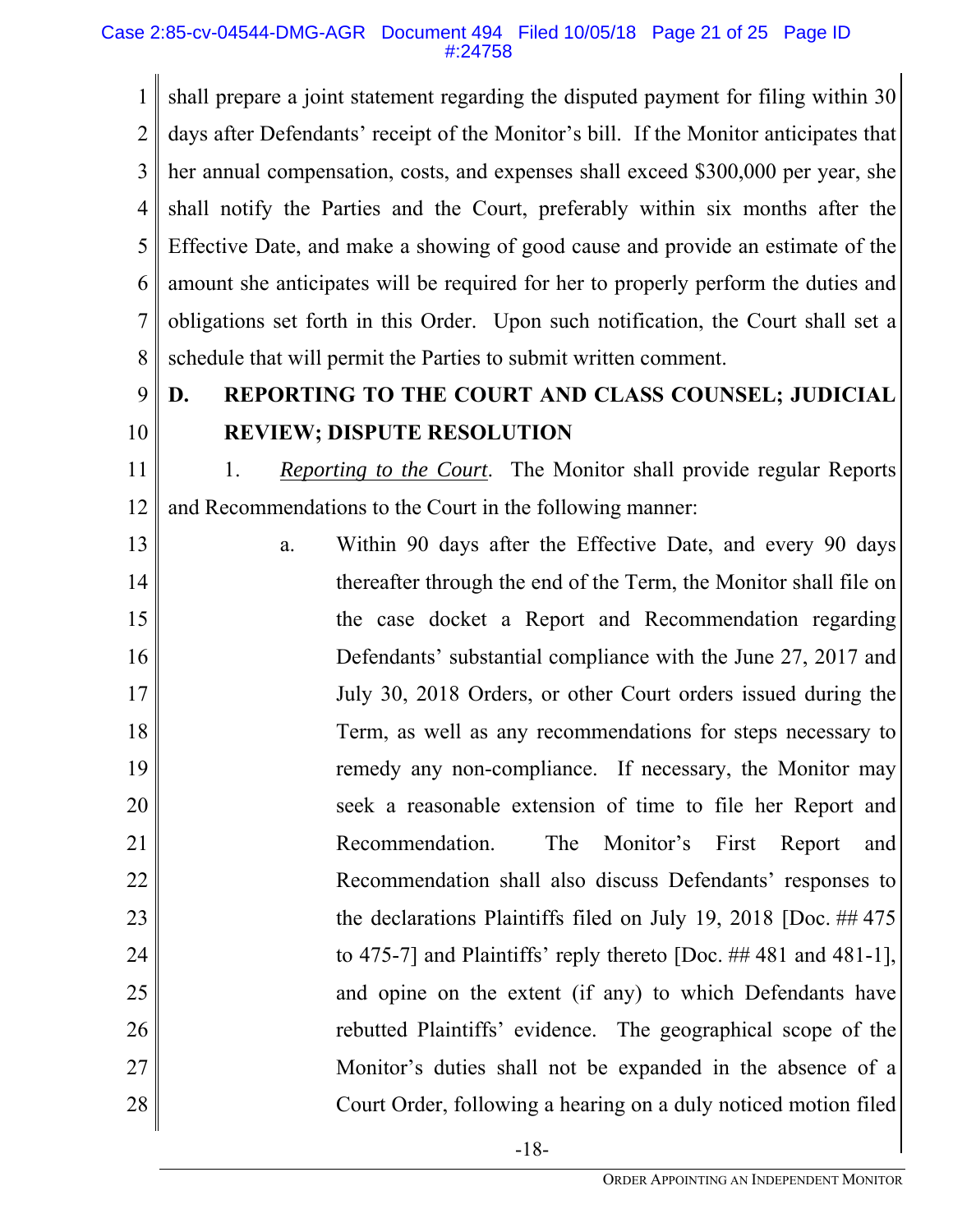#### Case 2:85-cv-04544-DMG-AGR Document 494 Filed 10/05/18 Page 22 of 25 Page ID #:24759

by Plaintiffs. The Monitor shall append to her Reports and Recommendations any documents that the Monitor deems important for the conclusions therein ("Appendix"). If applicable, the Monitor's Reports and Recommendations may also address any suspected breaches of the *Flores* Agreement that have been brought to her attention but which are beyond the scope of the June 27, 2017 and July 30, 2018 Orders. The Monitor may, in her discretion, meet with the Parties to discuss these suspected breaches and/or request briefing and evidence and hold a hearing regarding (1) whether the scope of her monitoring functions should be expanded to cover such suspected breaches and/or (2) any proposals for curing them. The parties shall file on the docket all documents submitted for the Monitor's consideration. The Monitor shall have the sole discretion to determine the appropriate procedures for briefing and hearing arguments and evidence regarding such suspected breaches, so long as those procedures and measures are not inconsistent with this Order.

b. At least twenty-eight (28) days before filing the Report and Recommendation and Appendix on the case docket, the Monitor shall serve the Parties with copies of each, and the Parties shall have 10 days from the date of service to submit to the Monitor written comments to the Report and Recommendation. In her discretion, the Monitor may modify the Report and Recommendation in any manner suggested by a Party before filing it with the Court, although the Monitor has no obligation to explain her response (or lack thereof) to any

28

27

1

2

3

4

5

6

7

8

9

10

11

12

13

14

15

16

17

18

19

20

21

22

23

24

25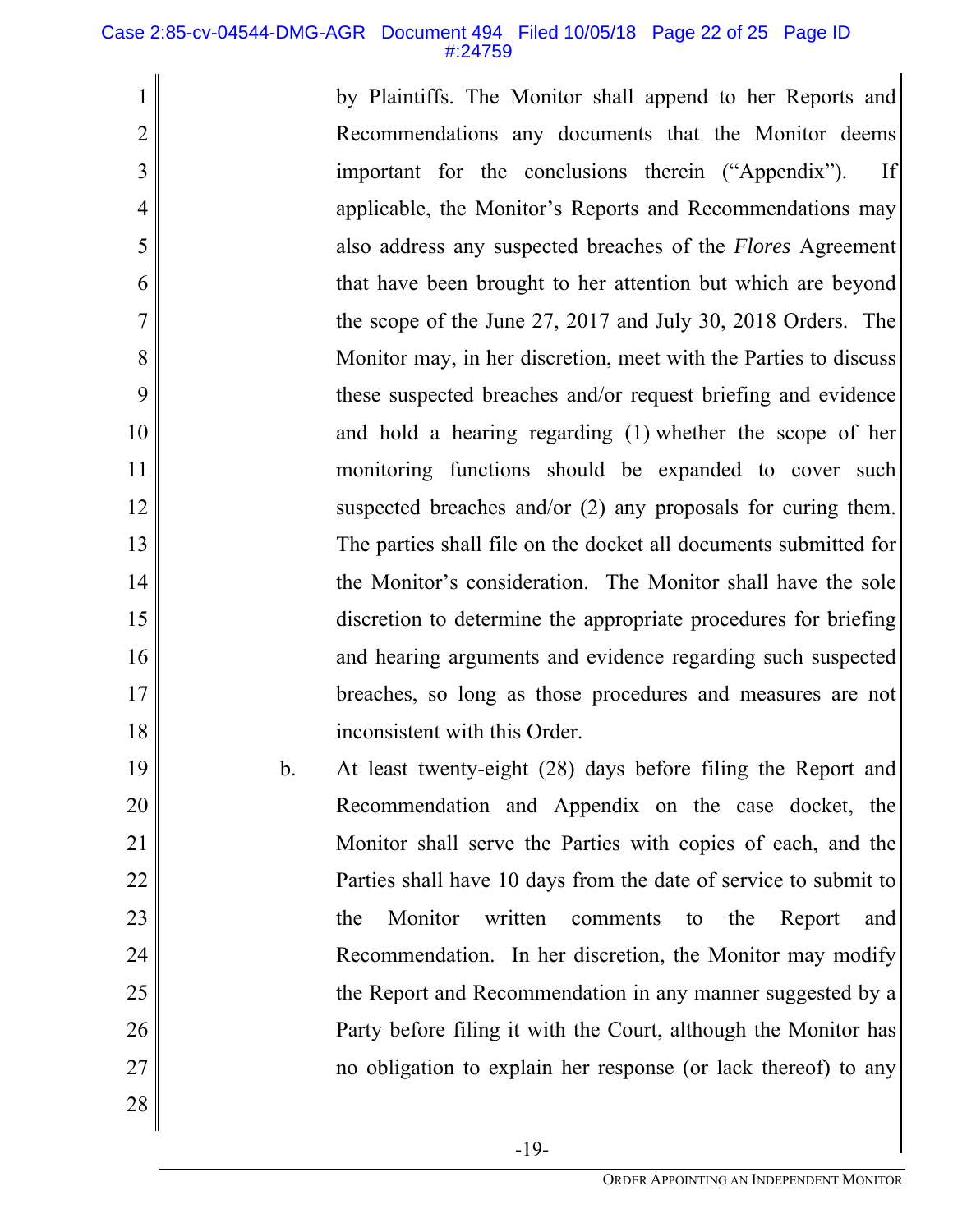#### Case 2:85-cv-04544-DMG-AGR Document 494 Filed 10/05/18 Page 23 of 25 Page ID #:24760

1

2

suggestions. The Monitor shall file the Parties' written comments together with the Report and Recommendation.

- 3 4 5 6 7 8 9 10 11 12 13 c. If the Monitor has a good faith basis to believe that there is a significant violation of the Court's Orders that cannot reasonably be addressed through a Report and Recommendation due to its exigency, the Monitor shall file on the case docket an interim report and recommendation ("Interim Report and Recommendation"), including any recommendations for steps necessary to improve Defendants' compliance and the reason for the urgency. Prior to filing the Interim Report and Recommendation, the Monitor shall afford the Parties a reasonable opportunity to be heard and to expeditiously cure any violation.
- 14 15 16 17 18 19 20 21 d. Nothing in this Order limits the Monitor's ability to notify the Parties jointly of issues relating to the discharge of her duties through reasonable means, including in-person or telephonic meetings, status conferences, or correspondence. Nor shall anything in this Order limit the Monitor's ability to promptly notify the Parties of violations of the Court's Orders that, due to their exigency, should not be addressed on the normal timeline for Reports and Recommendations.
- 22 23 24 25 2. *Judicial Review.* The Court adopts the review procedures and time lines set forth in Federal Rule of Civil Procedure 53(f) and incorporates them herein by this reference. Any Party seeking review of any finding or recommendation of the Monitor shall comply with Rule 53(f).
- 26 27 28 3. *Dispute Resolution.* In the event Class Counsel alleges that Defendants have failed to comply with the Court's Orders, the following procedure shall apply: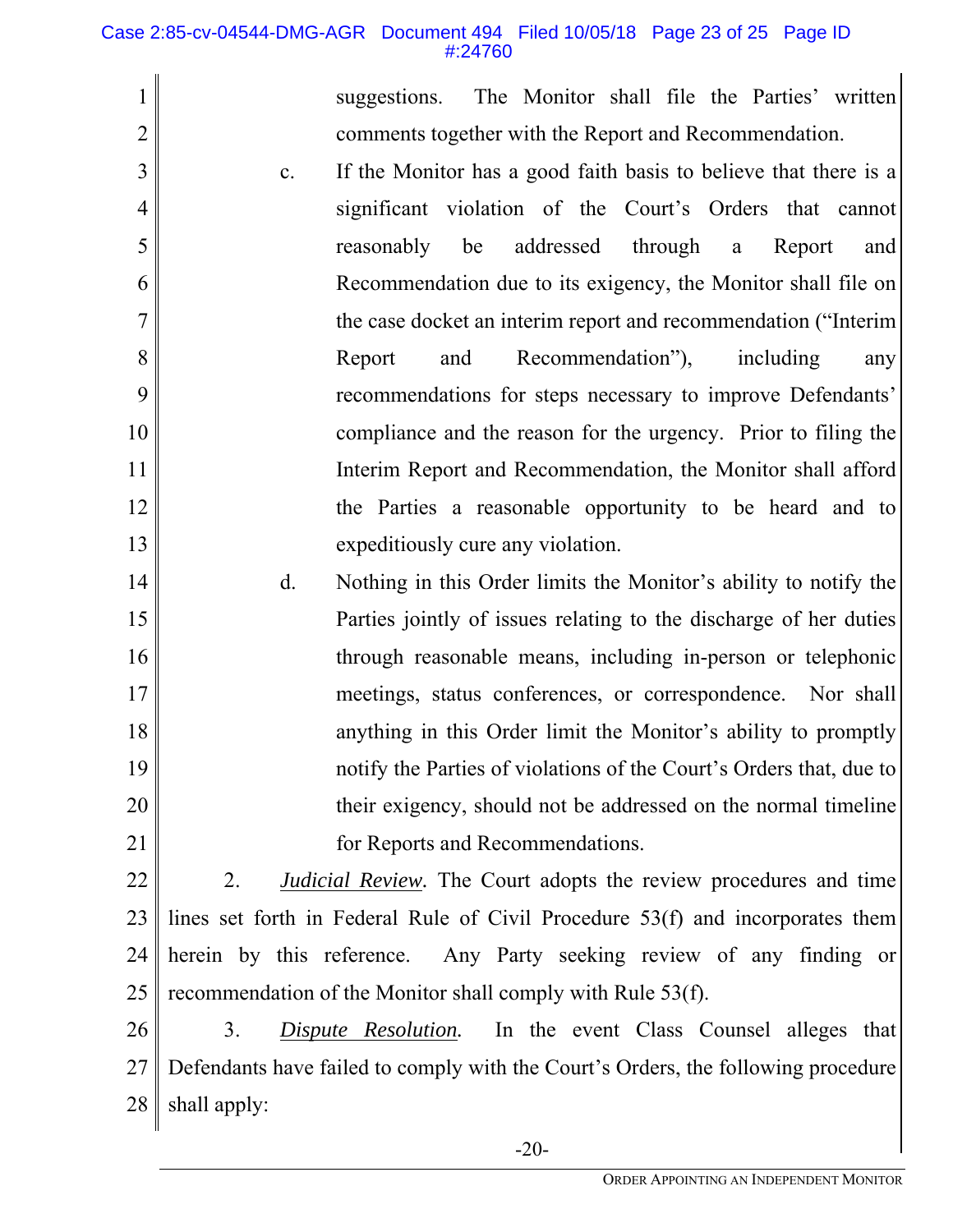#### Case 2:85-cv-04544-DMG-AGR Document 494 Filed 10/05/18 Page 24 of 25 Page ID #:24761

- 1 2 3 4 5 6 7 8 9 10 a. Class Counsel shall provide Defendants and the Monitor with a written statement describing the alleged non-compliance and specifying the portion(s) of the June 27, 2017 Order, the July 30, 2018 Order, and/or this Order that Defendants allegedly violated ("Notice of Non-Compliance"). Defendants shall provide a written statement responding to the alleged violation within 14 calendar days from receipt of the Notice of Non-Compliance and, within 21 calendar days from the Notice of Non-Compliance, counsel for the Parties shall meet and confer in a good faith effort to resolve their dispute informally.
- 11 12 13 14 15 16 17 18 19 20 21 b. In the event that the Notice of Non-Compliance cannot be resolved informally within the time period set forth herein, counsel for the Parties shall request that the Monitor mediate the dispute. If the dispute has not been resolved within 14 days of referral to the Monitor, Class Counsel may request that the Court issue an order requiring compliance. Thereafter, the Monitor may file her recommendations concerning the dispute within a time frame to be established after conferring with the Court. In an emergency, Class Counsel may request that the Monitor and the Court waive the time periods set forth in Section D.3 of this Order.

#### 22 **E. MISCELLANEOUS PROVISIONS; RETENTION OF**

23

# **JURISDICTION**

24 25 26 27 28 1. *Confidentiality of Information.* The Protective Order governing this litigation [Doc. # 270] shall continue to apply to all documents or information produced by Defendants pursuant to this Order. Any individual who assists the Monitor must agree to be bound by the terms of the Protective Order and execute the Acknowledgment of Protective Order for Discovery. The Monitor may, in her